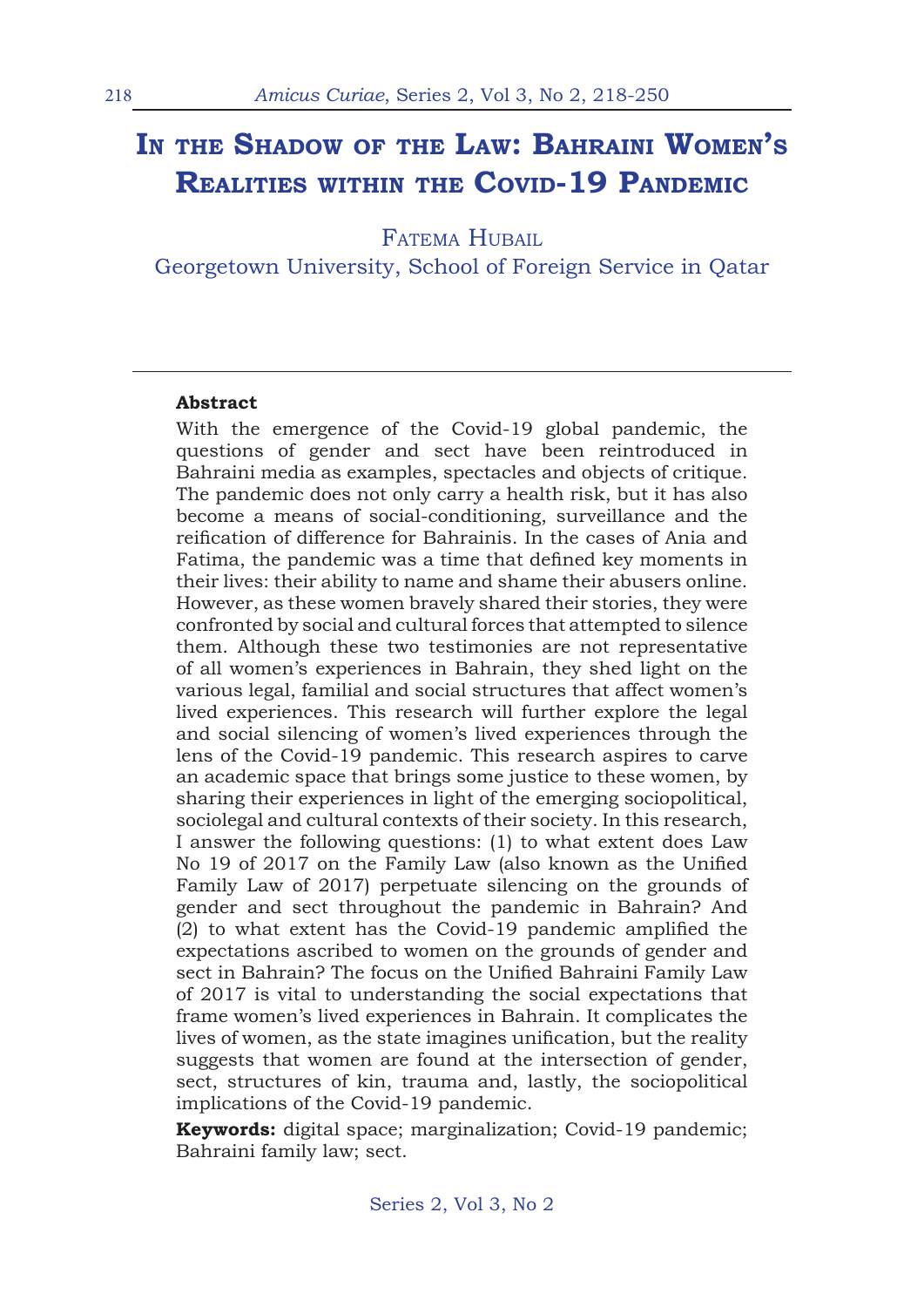# [A] INTRODUCTION

Today I decided to break my silence and speak about my terrible childhood ... From the age of nine till 16 I was repeatedly raped by three people. Three people continuously raped me … Three people destroyed my life completely (Ania 2020a).<sup>1</sup>

 $\sum_{\text{to}}$  n 27 June 2020, a Bahraini woman with a pseudonym of Ania resorted to Twitter in an attempt to break her silence on her abuse, speaking about how she was raped by three people for a period of over seven years. Ania concluded her statement pitting the complete destruction of her life against the 'great perfection' by which the abusers continue to live (Ania 2020a). Ania's story was one of many circulated throughout social media platforms emerging at the heart of the Covid-19 pandemic.<sup>2</sup> With the increase in the outbreak of the pandemic, state lockdown responses amplified the risks that women experience globally (UN Women 2020). The 'Shadow Pandemic' has become the term that connotes the endemic violence against women and girls, specifically the violence experienced in the dark, shadowed, albeit prevalent facets of societies—mainly the households (UN Women 2020; Okwuosa 2021). Although Ania's story is akin to the multiplicity of narratives represented by the Shadow Pandemic, her story neither exists in the shadows of the pandemic nor does it emerge out of a vacuum. Ania's story is spotlighted by the pandemic; it is representative of the many other silenced women's and girls' voices from within the margins.

In the neighboring Gulf Cooperation Council (GCC) state, Kuwait, other stories of silenced women were brought to the public attention through

 $<sup>1</sup>$  Ania is a pseudonym chosen by the informant. The account is currently suspended, however,</sup> I recall the choice of the name 'Ania' was in reference to the story of a woman who was able to persevere against the tides of injustice. Instead of using the informant's real name, I chose to retain the pseudonym that the informant used to share her story. Other stories of female victims of sexual assault and abuse will also be anonymized out of respect for their privacy. However, perpetrators will be actively named throughout this research in an effort to contextualize this work as 'justiceseeking' (consult the following for more information: Fileborn 2014; Vitis & Gilmore 2017; Mendes & Ors 2018; Harris & Vitis 2020).

<sup>&</sup>lt;sup>2</sup> For example, in Jordan, on 18 July 2020, Ahlam was brutally killed by her father, who '[smashed] her head with a concrete block in plain view on a public street, then sat beside her body, smoking a cigarette and drinking a cup of tea' (Balaha 2021). The image of a father standing beside the cold, bloodied body of his daughter, plainly and silently enjoying a cigarette and a cup of tea, presents an eerie reality of the active, violent, and gruesome silencing that Ahlam experienced. 'Ahlam's screams' (#) hashtags began to circulate along with video footage of her murder. Although �خات\_أحلام her family and witnesses did not save her in time, Twitter users comprising activists, civil society organizations and general users organized both digitally and in person (Balaha 2021) in an attempt to answer Ahlam's screams and prevent other women from experiencing the same. Whether these initiatives were effective remains uncertain.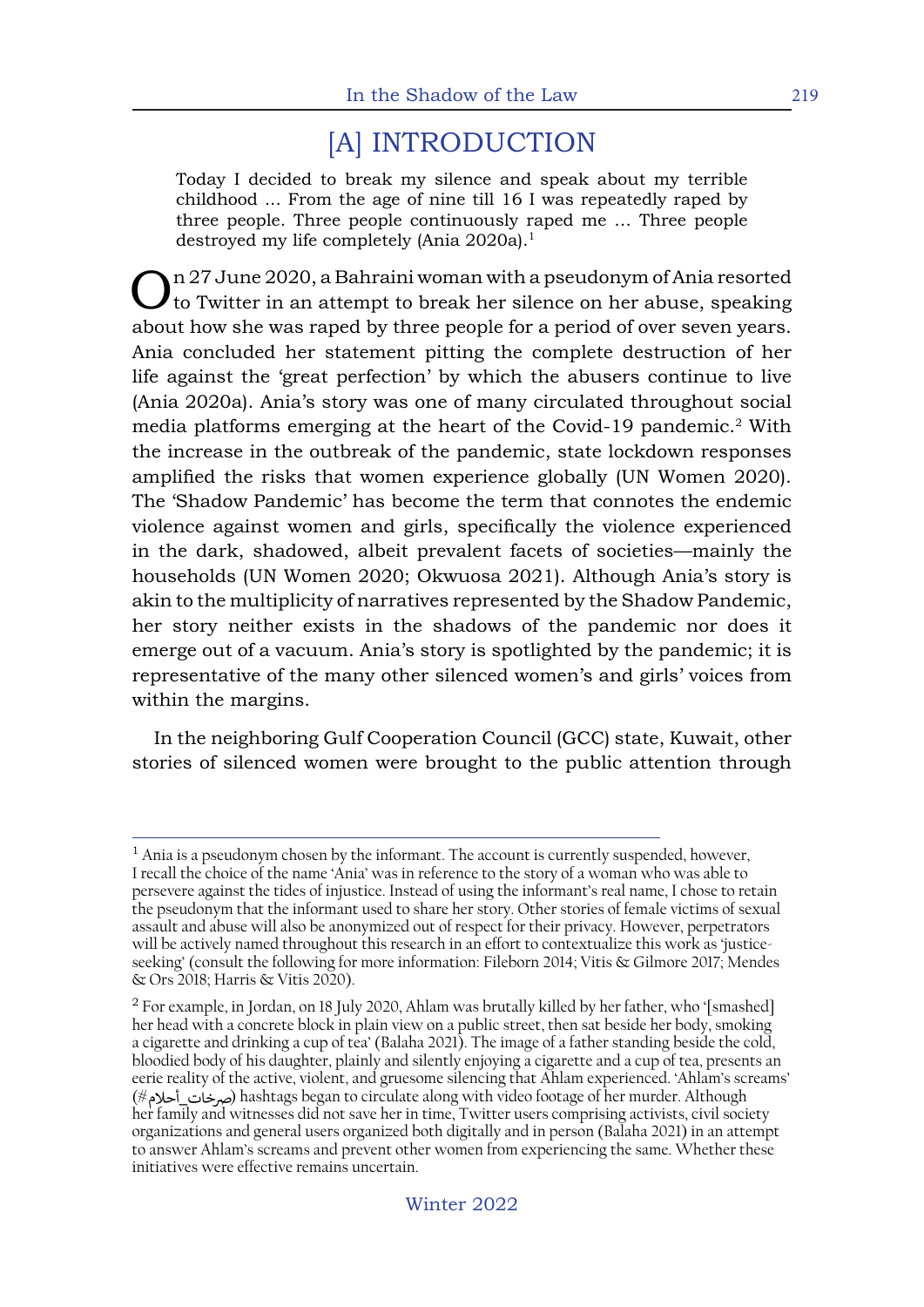the digital space. 'Sabah al-Salem Crime'<sup>3</sup> hashtags (Abueish 2021), 'Al-Ahmadi Crime'<sup>4</sup> hashtags, followed by 'I am next'<sup>5</sup> hashtags trended in the Twittersphere, with activists, feminists, men and women from across the GCC sharing their discontent with state failures in protecting women. Twitter users, in Kuwait to be specific, used the Twitter platform to 'name and shame<sup>'6</sup> perpetrators, advocating for justice for the women who died in al-Salem and Al-Ahmadi, and other major cities (Abolish153 2021). Twitter users demanded justice, punishment for the perpetrators, and for the abolition of honour crime codes in Kuwait, and across the GCC  $(A$ bolish153 2021).<sup>7</sup> What remains striking in these hashtag campaigns is the growing support for the lives of women lost to gruesome murders in Kuwait. In most posts, the women's names were disguised, kept in the shadows, leaving the crime to speak and Twitter users to demand justice for them. Despite the fact that the 'I am next' hashtag was also trending, certain cases of women using the digital space to share their trauma, whether in the past or ongoing, did not fully merit the same advocacy, response, or Twitter hashtags. In fact, Twitter users in the case of Ania, for example, demanded proof whilst constantly questioning her story, and rendering her experience as a mere fiction, a honeytrap, or a young girl's thirst for attention.

In July 2020, Fatima's<sup>8</sup> testimony was circulated across social media platforms, identifying Ayman Al-Ghasra as the man who raped her and threatened to ruin her reputation. Fatima's testimony was followed by

<sup>&</sup>lt;sup>3</sup> This hashtag emerged in Arabic throughout Twitter, Instagram and other social media platforms ً جريمة\_صباح\_السالم ِ# under the hashtag

<sup>4</sup> This hashtag emerged in Arabic throughout Twitter, Instagram and other social media platforms under the hashtag #جريمة\_الأحمدي.

 $5$  This hashtag is not to be confused with the  $M\llap{/}{\sim}$  MeToo movement. It emerged in Arabic throughout Twitter, Instagram and other social media platforms following the murders of women in the cities of . أنا\_التالية $\ast$  ;Al-Salem and Al-Ahmadi in Kuwait. The hashtag trend can be found via the following.

<sup>&</sup>lt;sup>6</sup> Naming and shaming functions as a tool of confronting perpetrators in the digital space. This is evident in the #MeToo movement emerging globally. For more information, see Fileborn & Loney-Howes 2019.

 $7$  The crimes committed in Kuwait with respect to the hashtags mentioned earlier continued to trend in light of the recent crime in Kuwait where a mother kept her daughter's dead body in the bathroom for five years (*Arab Times* Online 2021).

<sup>&</sup>lt;sup>8</sup> 'Fatima' is a pseudonym chosen by the researcher to represent the second informant. The story of 'Fatima' was shared via 'Ania's' account which is currently suspended. Instead of using the informant's real name, I chose to anonymize the identity of the informant by using a suitable pseudonym to share her story.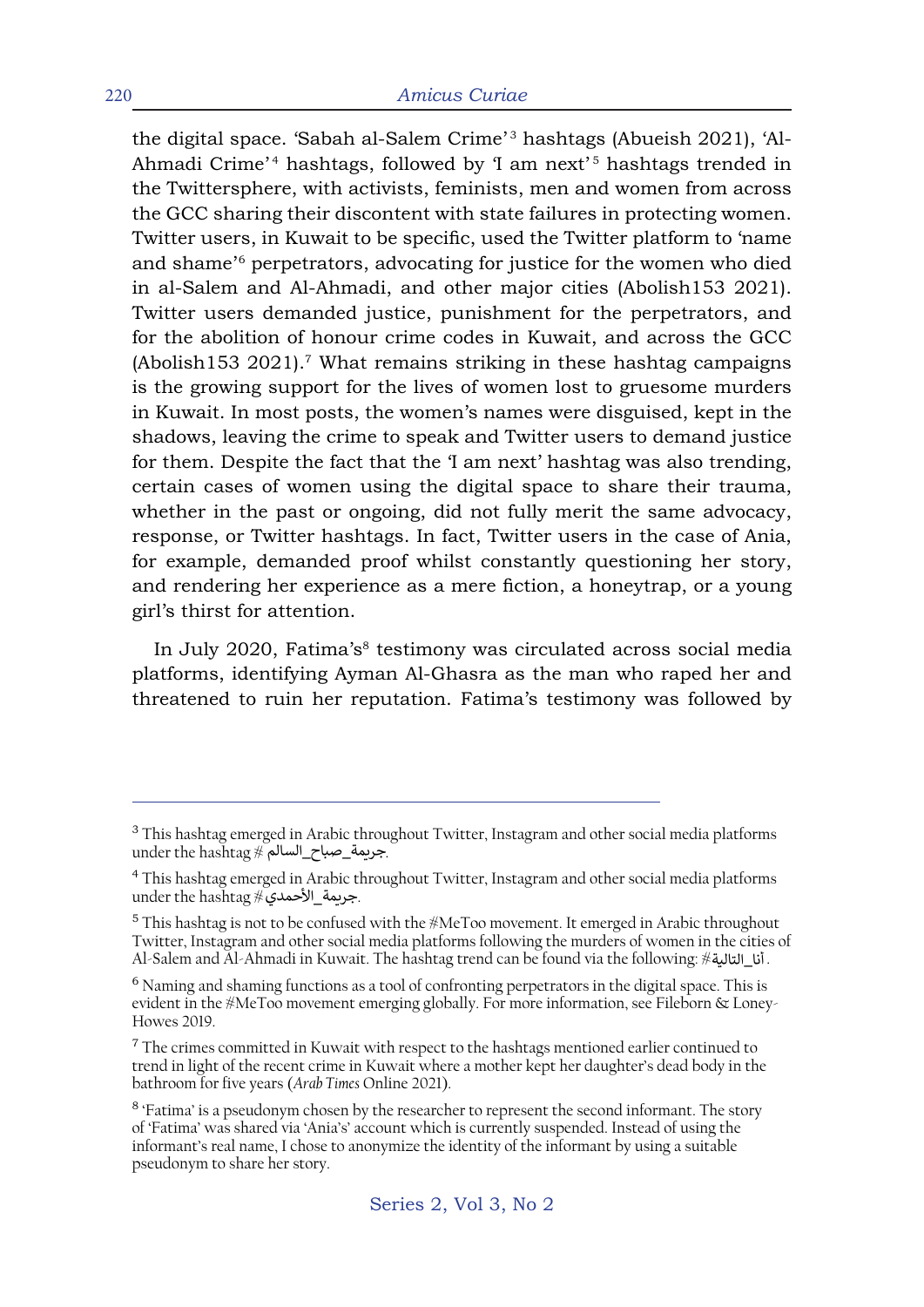the hashtag 'Exposing Bahraini sex trafficking gang',<sup>9</sup> which exposed a group of Bahrainis including Ayman Al-Ghasra who deceived Fatima into trusting him while she was travelling to Iraq. Fatima was raped, while her young son was locked in a neighbouring room. Fatima's testimony was subverted, undermined and rendered as a fictitious narrative—that of a Shi'a woman, who was once deemed to be a threat to the state. Some users pointed to Fatima's role in the 2011 protests, where she was arrested and tortured by Bahraini authorities and forced into a false confession (France24 2013). Fatima's rape testimony was further falsified, as some users called her a 'traitor' and 'attention-seeker' for publishing a video of her apologizing to the King for insulting him, shortly after the Bahraini protests of 2011.10 In the latter example, Fatima was seen as a traitor to the cause, and thus her rape testimony was seen as unreliable.

In both cases, Ania and Fatima share similar stories and standpoints. They are both women and they are both Shi'a. Additionally, both women live with their families. Both women resorted to the digital space to share their experiences. Both women shared testimonies of acts emerging from within an intimate private space, concerning the violation of their bodies. Both women attempted to expose their assaulters in an effort to garner support from the community. In both cases, most online reactions were derogatory, negative and perpetuated specific social expectations of both gender and sect in Bahrain. In the case of stories of women breaking their silence, such as Ania and Fatima, the digital space no longer functions as a public space where opinions can be shared, experiences and stories can be told, and where your online identity is not conflated with your offline one. Instead, the digital space has become a tool of policing and silencing, not only by the Bahraini state, but also by Bahraini digital citizens. In these two cases, respondents engaged in actively silencing these women, calling them attention seekers, disobedient and deserving of their trauma. Respondents also indicated that 'such stories' should not be shared publicly, and specifically on Twitter. In the eyes of these interlocutors, these stories neither merit the privilege of being shared publicly on social media, nor do they merit the privilege of a hashtag campaign calling for justice against their perpetrators.

These two case studies are central to this research. Although these women are sharing their experiences of domestic and communal violence, online responses to their experiences reify the structures of silencing

<sup>&</sup>lt;sup>9</sup> This hashtag emerged in Arabic throughout Twitter, Instagram and other social media platforms under the hashtag: #فضح\_عصابه\_الاتجار\_بالجنس\_البحرين.

<sup>&</sup>lt;sup>10</sup> These comments were gathered from a social media analysis of [Fatima]'s testimony across different platforms.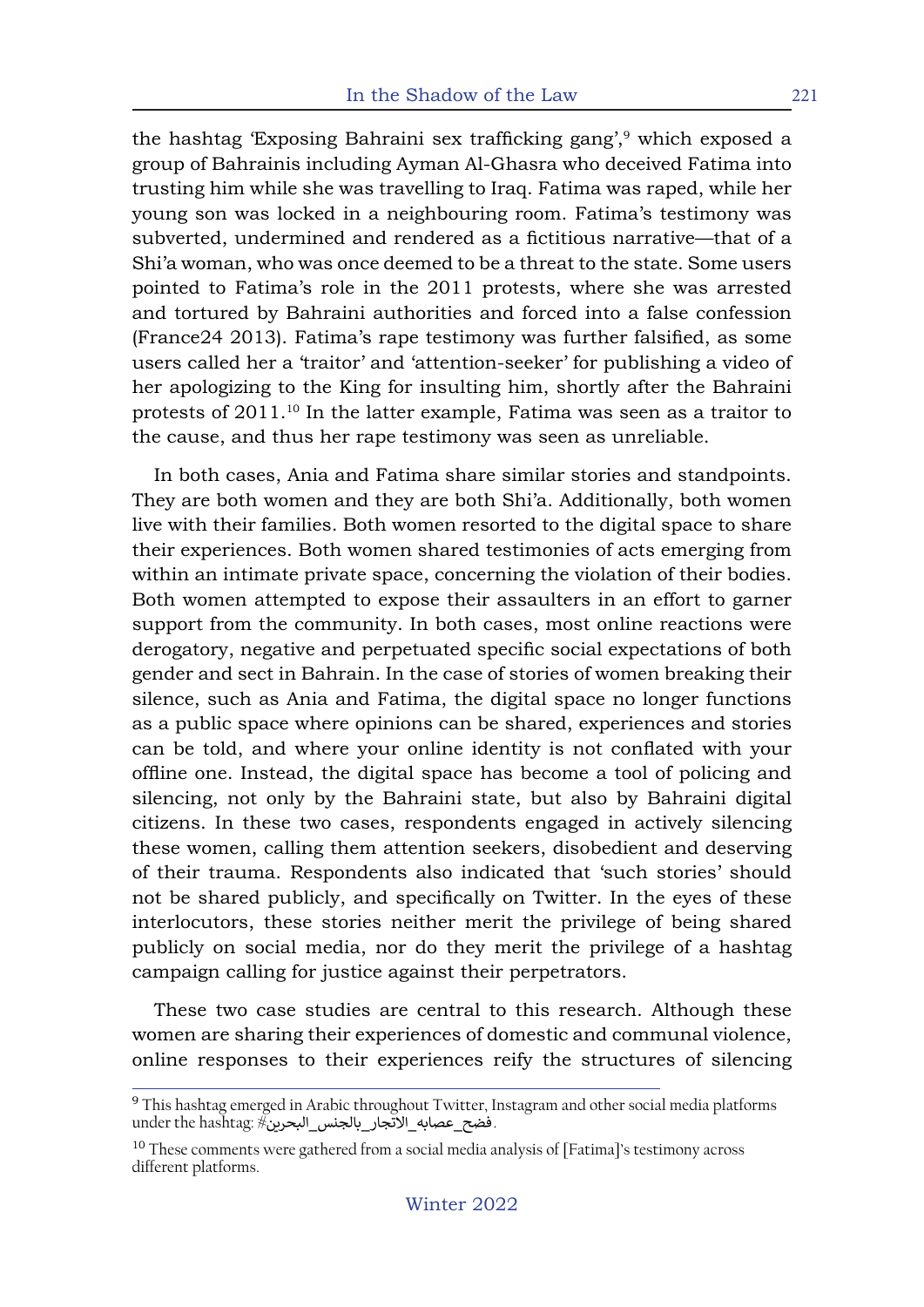taking place in Bahrain. In various responses, we see users utilizing language pertaining to the social expectations ascribed to women akin to the language emerging from within Law No 19 of 2017 on the Family Law (also know as the Bahraini Unified Family Law of 2017). Respondents also pointed to the intimate nature of these testimonies, and how narratives that deal with the private space of family, the household, and a woman's body ought to remain private. Although these two testimonies are not representative of all women's experiences in Bahrain, they shed light on the various legal, familial and social structures that affect women's lived experiences. This research will further explore the legal silencing and social silencing of women's lived experiences through the lens of the Covid-19 pandemic. This research aspires to answer the following questions: first, to what extent does the Unified Family Law of 2017 perpetuate silencing on the grounds of gender and sect throughout the pandemic in Bahrain? Second, to what extent has the Covid-19 pandemic amplified the expectations ascribed to women on the grounds of gender and sect in Bahrain?

While these are merely two experiences that trended on Twitter among Bahrainis, they are vital and central to the research at hand; both women were brave enough to break their silence and withstand social, legal and structural enmity. Despite their bravery, the structures that these women confronted through their stories have arduously silenced them. This research engages in a dialectic reading of laws, narratives and lived experiences. The focus on the Unified Bahraini Family Law of 2017 is vital to understanding the social expectations that frame women's lived experiences in Bahrain. Family laws delineate the public and private spheres and further designate roles and expectations to women as they navigate both spaces.<sup>11</sup> Family laws are often equated to 'women's rights within the family' (Welchman 2012: 371), however, it is important to note that women's rights in this case become '*dependent* on the family' (Hubail 2019: 18, emphasis added). Thus, family laws do not only demarcate the roles of men and women within the family, essentially the private space, they also construct the limits to which women can be socially and

 $11$  Family laws across the GCC states reference specific rights a woman has access to within the family and by extension the public space. For example, the Qatari Family Law 2006 explains that a husband ought to consent to his wife's pursuit of an education inside the country 'in so far as this does not conflict with her family duties' (Qatari Family Law 2006). Here, a woman is expected to primarily be obedient in order for her to be able to pursue an education. The law also assumes that women graduating from high school are more likely to get married prior to pursuing an education. Additionally, the Ministry of Interior in Qatar permits single women above the age of 25 to travel outside of Qatar without the permission of their guardian. However, customs rely on Article 69(4) of the Family Law that states that wives travelling without the consent of their husband would be rendered as 'disobedient'. This, in practice, also applies to single women, rendering their singlehood as irrelevant in the requirement for permission from their guardians.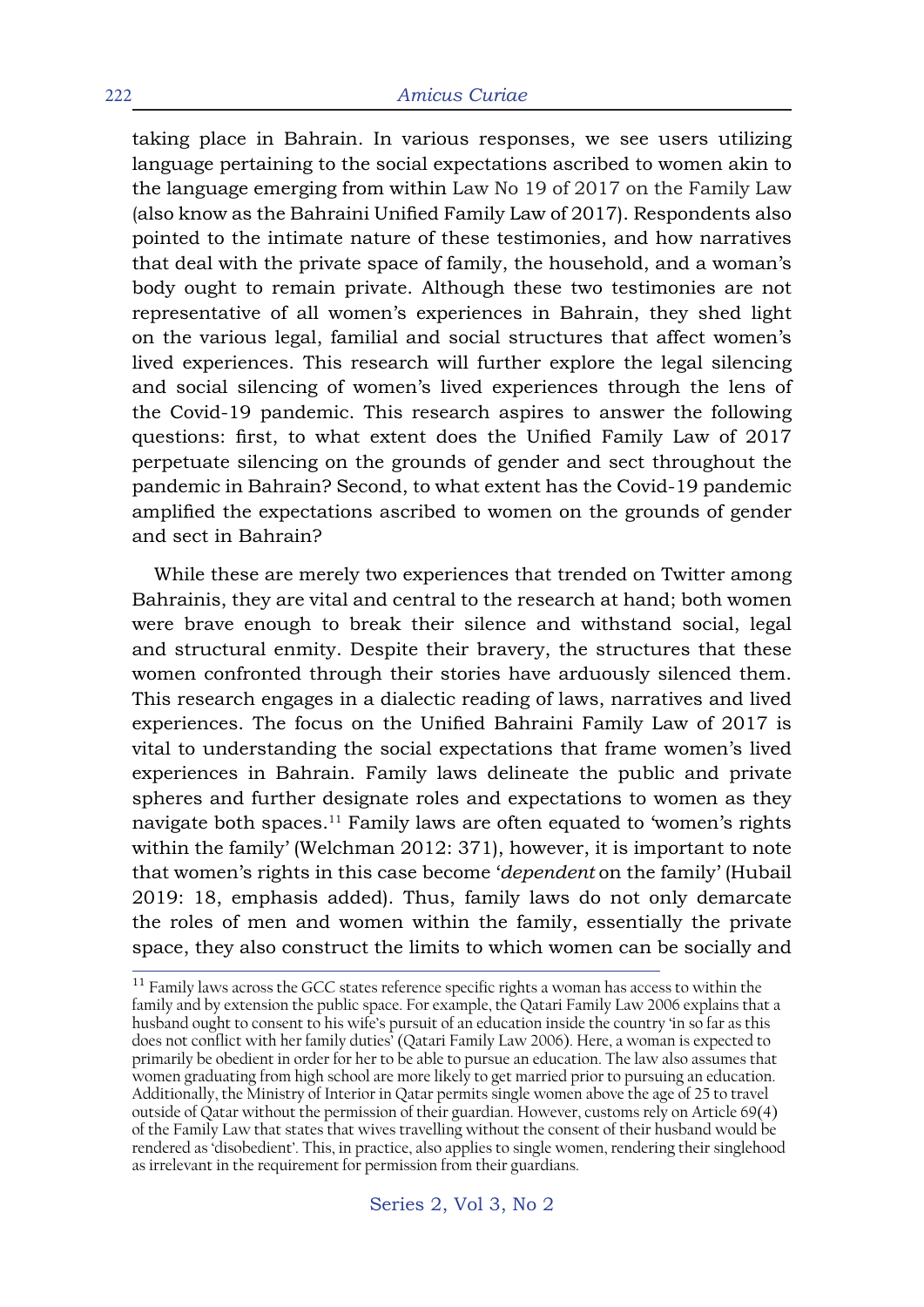economically active, mobile, and independent. Family Laws also reduce women to the social roles of wives and mothers. Furthermore, these laws pose social limitations, expectations and specific gendered subjectivities aiming to mould women into the ideal, submissive, silent citizen in the eyes of the state. In the case of Bahrain, this idealism is complicated when accounting for the relationship between gender, sect and violence. For Bahraini Shi'a women, family law already grants them limited rights in comparison to their Sunni counterparts. When accounting for violence committed against a woman, and in this case against her body, she is rendered as 'unusable' or tainted, thus implying that women's bodies do not belong to them. Rather, they are a product of the private sphere, and they belong to that space. Women, in this case, are expected to constantly navigate and negotiate their social/public and intimate/private selves. Confronting sexual violence further challenges this duality. As the cases of Ania and Fatima show, their testimonies of sexual assault, specifically of rape, subjected them to social repercussions and interpretations of gendered subjectivities—as obedience to family, reputation, and the implications of public exposure were invoked. Ultimately, these responses not only silenced these women, but functioned as a social reminder of their gendered obligations. Hence, by focusing on the law, state politics and the lived experiences of Ania and Fatima, this research will show how these sources speak to one another dialectically. The dialectical process central to this research aspires to 'provide a more in-depth nuanced understanding of research findings and clarifying disparate results by placing them in dialogue with one another' (Mertens & Hesse-Biber 2012: 75). The objective is to represent realities as they emerge, to showcase how the legal and national imaginaries of the Bahraini state, and members of the society, through the digital space, police gender and sect specifically within the pandemic.

## [B] COVID-19: THE BAHRAINI EDITION

The outbreak of the Covid-19 pandemic has drastically tested states' responses to emerging public health concerns (Adolph & Ors 2021), which has impacted the legal, social, political and economic realities of citizens (Mezran & Pertaghella 2020). Bahrain, through the lens of the pandemic, presents a complex friction between state-sanctioned narratives and people's realities. Throughout the pandemic, Bahraini authorities actively engaged in silencing citizens, in embellishing life in Bahrain, and concealing the ongoing violence and torture against its citizens (Alhajee 2020; Amnesty International 2020a; Michaelson 2021). The Covid-19 pandemic introduced a ripe opportunity for state surveillance and unequal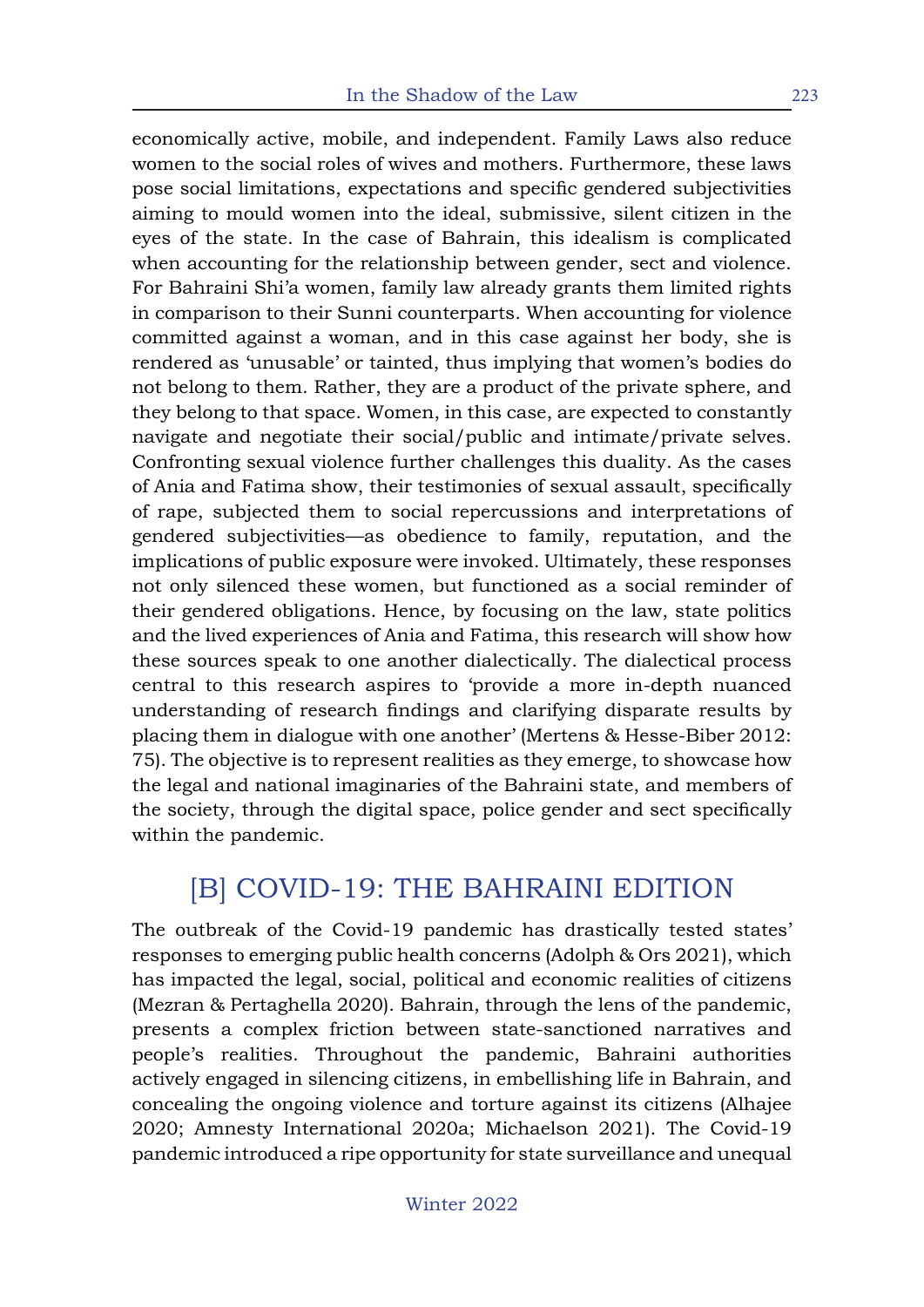access to sites of redress, thereby further exacerbating existing sectarian and gendered inequalities (Amnesty International 2020b; Garthwaite & Anderson 2020; Statt 2020; Human Rights Watch 2021b). On 19 March 2020, reports showed over 1500 Bahraini nationals stranded in Iran due to travel disruptions in response to the coronavirus outbreak (Bahrain Institute for Democracy 2020). The Bahraini authorities refused to repatriate nationals, which was justified by using two main arguments: (1) public health of Bahrainis living in Bahrain; and (2) 'biological aggression' from Iran (Bahrain Institute for Democracy 2020). Using the public health of Bahrainis as a central concern, the Bahraini Parliament agreed with 'a majority vote' to '[delay the repatriation] of Bahraini citizens afflicted by the virus (in Iran) until they recover' (Alkhawaja 2020). This decision was coupled with the refusal to repatriate citizens primarily because their passports were not stamped by Iranian customs. Sheikh Rashid bin Abdulla Al Khalifa, the Bahraini Minister of Interior, deduced that Iran's actions in this case amounted to biological aggression, since the absence of a stamped passport indicating arrival from Iran functioned as an intentional attack on Bahrain. He stated:

With this behaviour, Iran has allowed the disease to travel abroad, and in my estimation this constitutes a form of biological aggression … as it has put in danger our safety and health and that of others (Eltahir & Barrington 2020).

National security and public health were utilized as the primary crutches that the state was leaning upon to justify its actions towards Bahraini citizens stranded in Iran. Additionally, the Bahraini Government introduced various hurdles preventing the repatriation of citizens, such as: 'instructing' the Shi'a Ja'fari Ministry of Endowment to fund the return of Bahrainis stranded in Iran and cancelling scheduled flights, further prompting Qatar's involvement in supporting the stranded Bahrainis in Iran (ADHRB 2020). In this specific case, 'instructing' a ministry, 'cancelling' flights because of 'logistics', 'requiring' parliamentary votes, maintaining 'national security', and upholding 'public health' were the primary justifications employed by the state (ADHRB 2020; Middle East Eye 2020; The New Arab 2020). These narratives, in the minds of many citizens, equated to unequal treatment, sectarian tensions, the misconception that Shi'a Bahrainis are pawns serving the Iranian agenda, and, possibly, the health of non-Shi'a citizens (also known as citizens who do not travel to Iran) being more important than the health of Bahrainis stranded in Iran.

Narratives pointing to Iran as the prime suspect in the outbreak of a global pandemic began to recede within the second half of 2020. Instead,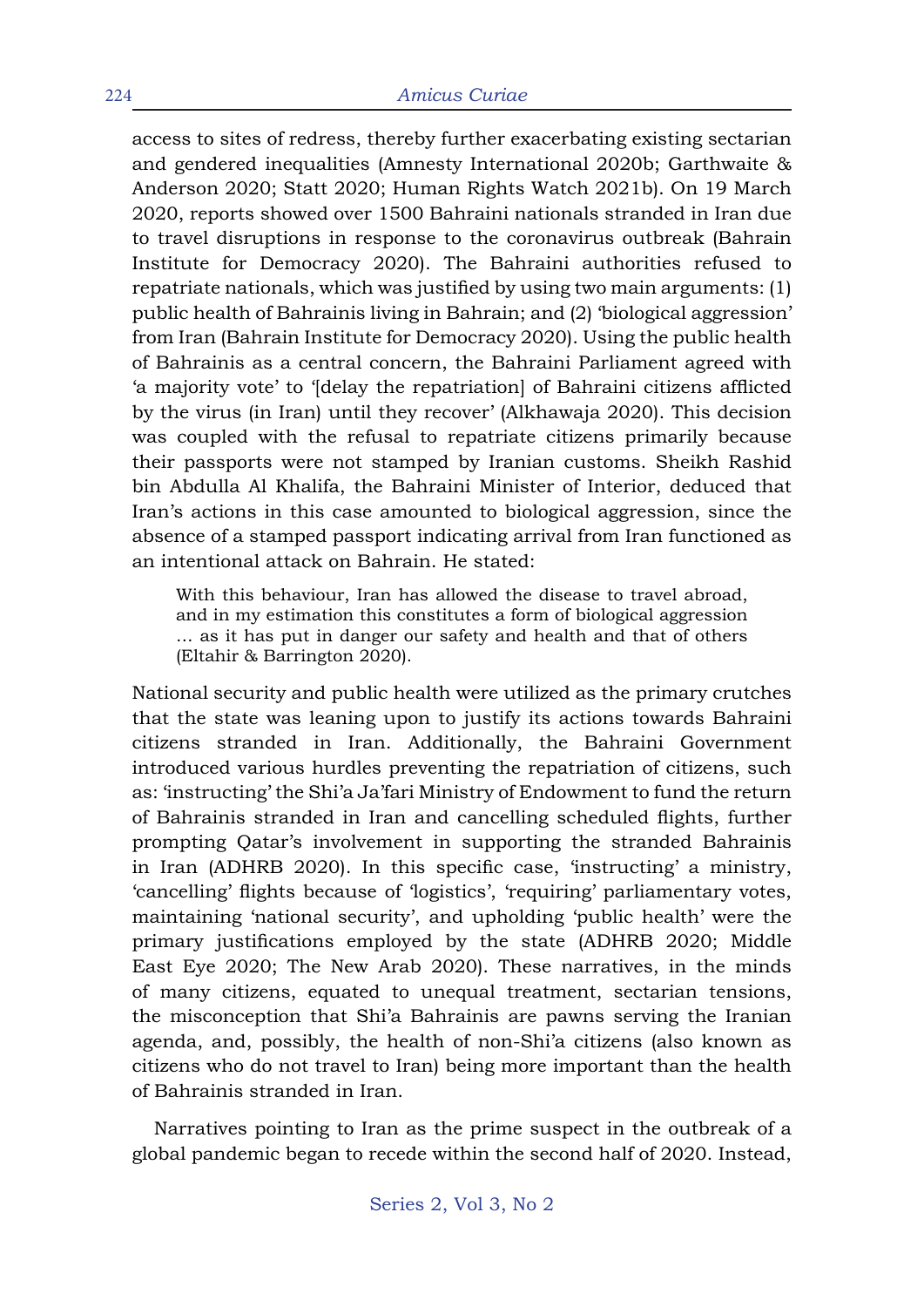Bahrain, as with other GCC states, spread narratives symbolizing progress and normalcy. On 15 September 2020, Bahrain signed the 'Abraham Accords: Declaration of Peace, Cooperation, and Constructive Diplomatic and Friendly Relations' normalizing relations with Israel (Singer 2020). The Supreme Council for Women published various reports celebrating the efforts taken to empower women (Supreme Council for Women 2020).<sup>12</sup> A Formula 1 event was hosted in Bahrain showing the unity of a community and happy citizens. The rosy lens of these statesponsored narratives, taking place within a global pandemic, function as state-sanctioned tropes disguising the realities for citizens in Bahrain. In fact, Bahrainis engaged in activism both offline and online. On the one hand, 14 February 2021 marked the 10-year anniversary of Bahrainis protesting against state authoritarianism (Al-Jazeera 2021; AP News Wire 2021; MacDonald 2021). Minor protests were reported throughout Bahrain (Al-Jazeera 2021; AP News Wire 2021) coupled with active online campaigns, such as: Resist Until Victory 10.13 Bahrainis also expressed their dissent online against the normalization of relations with Israel, reporting archival images showcasing the community's long history of pro-Palestinian support (Al-Jazeera Mubasher 2020). While Bahraini media boasted the ability to host the Formula 1 during the pandemic and social media platforms were bursting with pictures of happy citizens holding Bahraini flags at the Grand Prix, Bahrain simultaneously launched campaigns dedicated to 'curbing' (Amnesty International 2020b; MEI 2020; Soliman 2020; Human Rights Watch 2021b) the spread of rumours that might disturb public opinion—a practice long-existing in the state of Bahrain (Jones 2013; 2016; 2020a; 2020b). At the same time, arbitrary arrests of children in February 2021 took place (Human Rights Watch 2021a; Reuters 2021) which were followed by the outbreak of Covid-19 in Jau Prison and threats made against relatives of dissidents (Amnesty International 2020a, 2020b). Protestors, although significantly smaller in number than in 2011, demanded the cancellation of the Formula 1 race and demanded the freeing of prisoners. One report exposed the arbitrary arrest and torture of a 13-year-old Bahraini, shedding light on violent police brutality. Police officers tortured the 13-year-old Bahraini boy by hitting him on his head and genitals. They repeatedly threatened him with rape and further subjected him to electric shocks (Human Rights Watch 2021a; Reuters 2021).

<sup>12</sup> Some of these publications include: *The Efforts of the Kingdom of Bahrain to Contain the Repercussions of the Coronavirus (COVID-19) Pandemic on Bahraini Women and Families* (2020); *National Gender Balance in Future Sciences Initiative* (2021); and *National Plan for the Strategy for the Advancement of Bahraini Women* (Updated 2021).

<sup>&</sup>lt;sup>13</sup> This hashtag emerged in Arabic throughout Twitter, Instagram and other social media platforms rms nashtag energed in rindste einergnede i wiede, modgram did ocher soeidi media piaets<br>بنات\_حتی\_النصر # The translation used here is the author's own translation.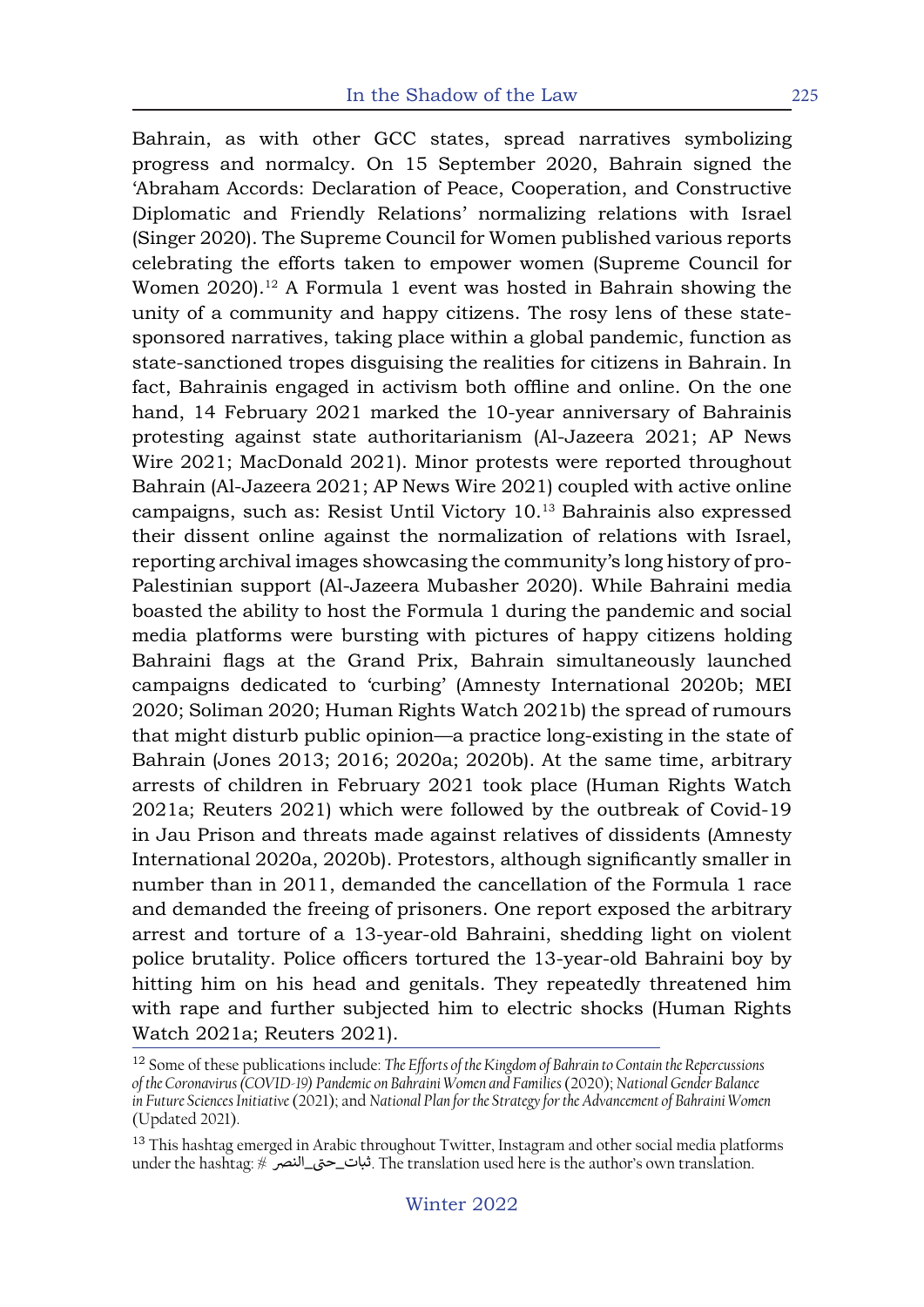While reports celebrated the achievements of institutions such as the Supreme Council for Women, none of them explicitly mentioned rates of domestic abuse, family violence and gendered violence taking place within Bahrain. In fact, the celebrated 15-page report published by the Supreme Council for Women, *The Efforts of the Kingdom of Bahrain to Contain the Repercussions of the Coronavirus (Covid-19) Pandemic on Bahraini Women and Families* contains no reference to domestic violence, family violence, gendered violence, or any action taken to ameliorate the conditions that women experience (Supreme Council for Women 2021). One news article, showcased that *Shamsaha*, a crisis response programme in Bahrain catering to women experiencing violence, had experienced a 46 per cent increase in cases of domestic violence in April 2020 (Zawya 2020). No further reports were published on any rates of domestic violence. Most headlines pertaining to 'women' or issues of 'gender' in Bahrain addressed the economic infrastructures that the state is providing to help women throughout the pandemic.

Although global reports have significantly mapped the surge in domestic violence, divorce and gender violence rates (Evans & Ors 2020; UN Women 2020; World Health Organization 2020), Bahraini reports continue to exclude this data. The absence of official statistics—or even statistics from active organizations—further distorts our understanding of Bahraini women's lived realities. Despite the fact that the Unified Family Law was promulgated in 2017 as a successor to the 2009 (Sunni) Family Law, there remains a significant gap in information regarding the application of laws and practices. Thus, an overview of how the Family Law operated throughout the pandemic, such as whether court cases involving family matters increased in Bahrain, as well as domestic violence rates, remains hidden from the public eye.

What materializes as visible throughout the pandemic is the active concealing, silencing and correcting of narratives emerging from within Bahraini society. For example, while the Formula 1 event was being promoted, authorities imprisoned Kameel Juma Hasan, the 17-year-old son of a former prisoner. In 2020, Kameel recounted the accounts of his mother being sexually assaulted by the authorities in 2017 (Americans for Democracy and Human Rights in Bahrain (ADHRB) 2020). Immediately after the Formula 1 event, Jau prisoner Mahmood AbdulRedha al-Jazeeri disappeared from the public eye. He was forced into solitary confinement after he recorded a message criticizing Covid-19 safety measures in prisons (Human Rights Watch 2020). By contrast, the state had previously published a sanitized narrative of health measures in prisons. Contrary to that, al-Jazeeri's leaked video showcases a conflicting and dystopian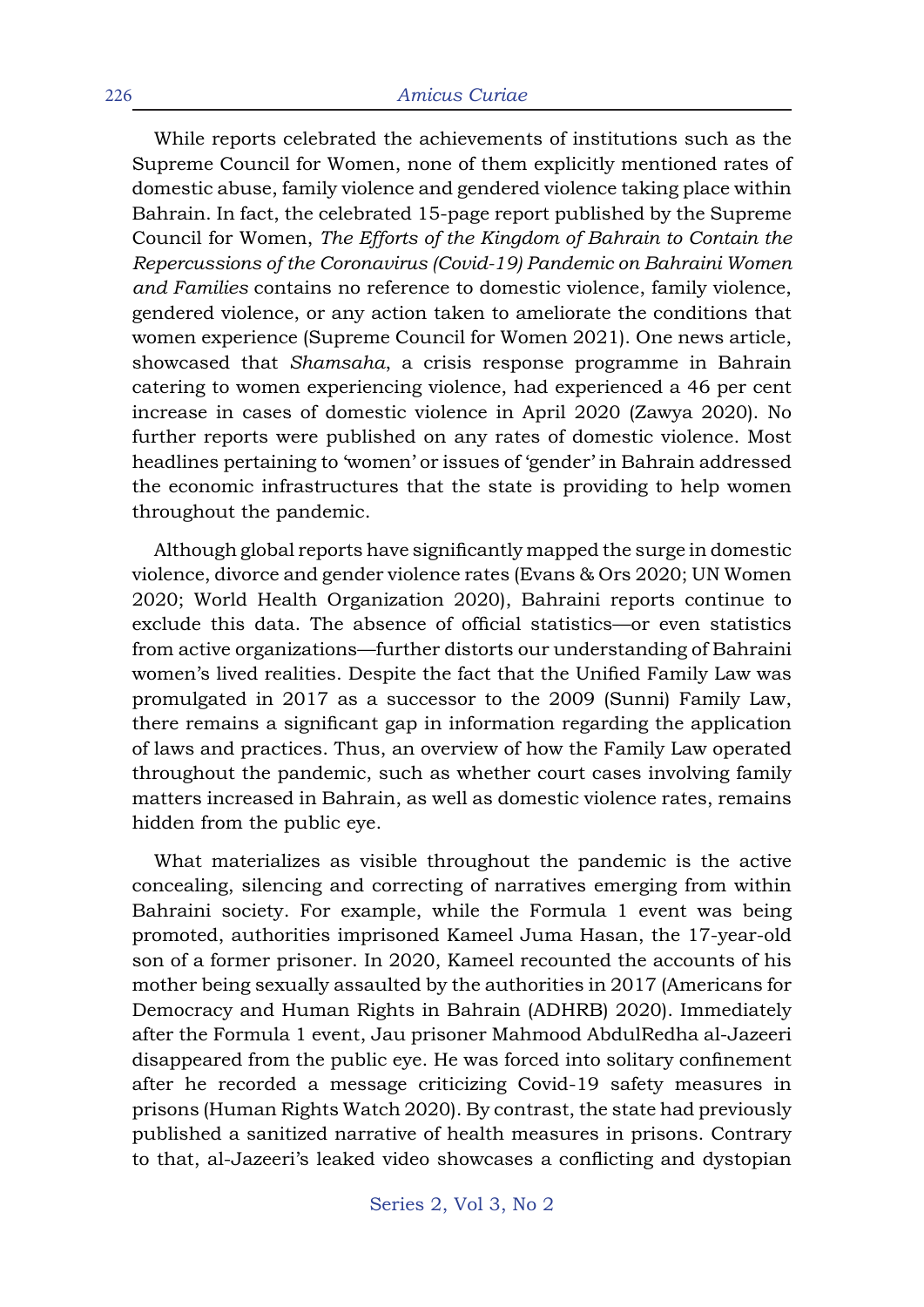reality of prison conditions. Sportwashing, or the use of sports events as means to conceal the realities and truths shared by the people, became a vital Bahraini façade—which emerged systemically.14 In conjunction with state-sponsored silencing, we see another active form of silencing emerging within the digital space. In this case, it is not the Bahraini state that acts as the primary gatekeeper of truth and knowledge, rather Bahrainis themselves are actively policing the digital space and silencing critical narratives. Evident in the cases of Ania and Fatima, this phenomenon reiterates the silences emerging from within the family laws. Thus, digital silencing becomes a medium that furthers the power of the state and social silencing with respect to women at the intersection of gender and sect. This further raises the following questions: how does the law approach gender and sect? What silences emerge within the law itself, and how does it affect women's lived experiences? In what ways does the Unified Family Law of 2017 demarcate public and private spaces? Lastly, what implications are there for women's lived experiences and their narratives of violence arising from this demarcation of spaces?

# [C] LAWS, SPACES AND SILENCES

Family laws define the structure of a family within a state. These laws outline how people can navigate social spaces through the institution of the family. In order to legitimate the institution of the family, the Bahraini family law defines marriage as the primary means to start a family, and designates specific rights and duties of men and women. In *Gulf Women*, Amira Sonbol explains that family laws differentiate:

one human being from another in natural or family characteristics … such as whether the human being is a male or female, married, widowed, or divorced, a father, or legitimate son, a full citizen or less by reason of age or imbecility or insanity and whether he has full civil competence or is limited as to his competency for a legal reason (Sonbol & Dreher 2012: 334).

Family laws in this case define the spaces to which women are entitled, and they define how women navigate these constructed public and private spheres (Hubail 2019). Although citizenship is an expression of how men and women are seen ideally as equals in the eyes of the state, the subjugation of women to the private sphere complicates the way they can be seen by the state—specifically as equals to men. Thus, a woman in Bahrain is not only defined by her gender, but also by the sect she belongs to, her kinship ties and her experiences. The Bahraini National Action Charter of 2001 stipulates that 'men and women alike,

<sup>&</sup>lt;sup>14</sup> For more on sportwashing in Bahrain, see IFEX 2021; Roussel 2021; Yazbek 2020.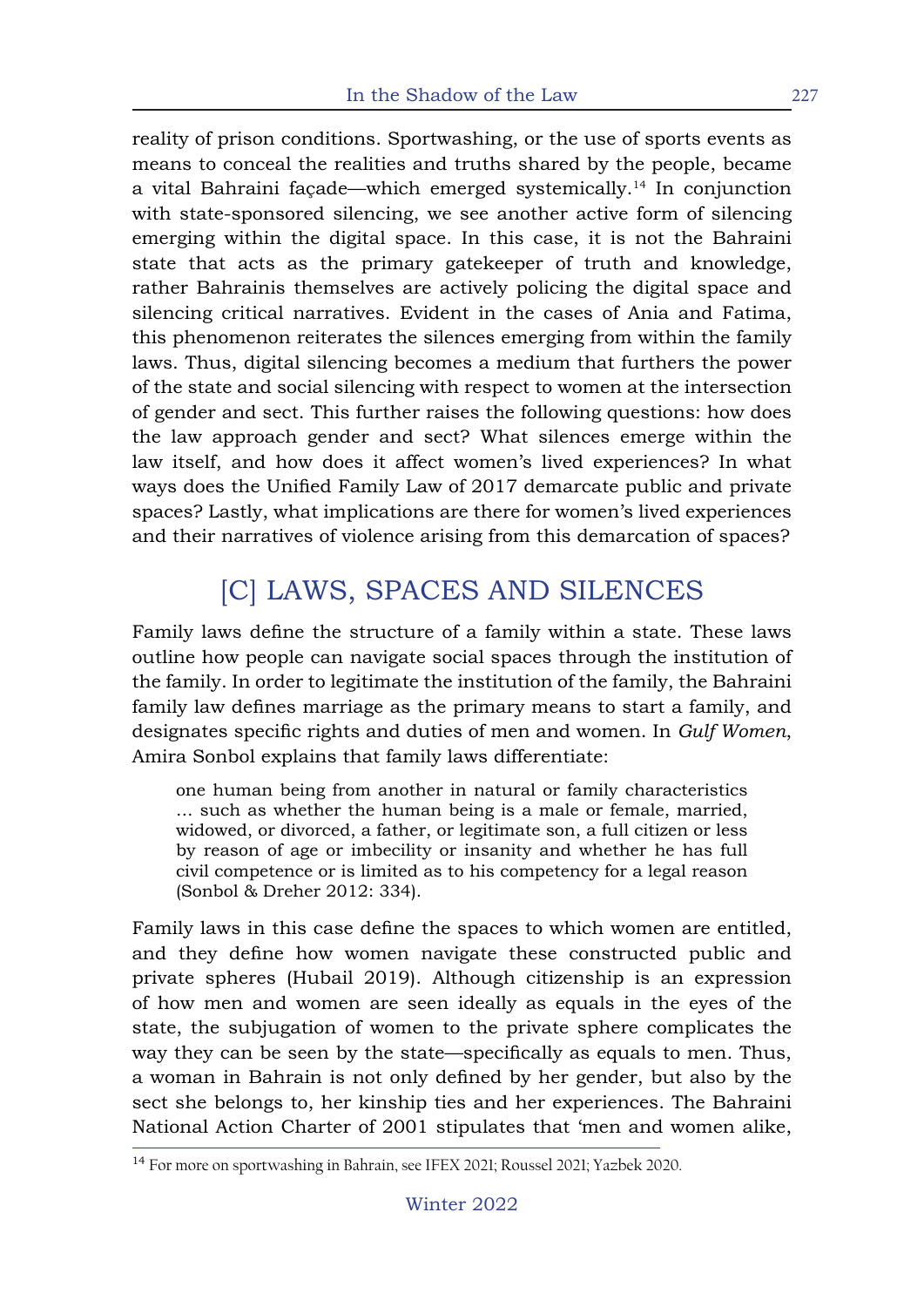have the right to participate in public affairs and political rights including suffrage and the right to contest as prescribed by law' (National Action Charter 2001: 10). Although the Constitution posits gender equality in the eyes of the state, the rights and liberties granted to women vary from those granted to men within the institution of the family. This is seen through the Unified Family Law. Citizenship here does not only refer to the subject belonging to a state, but is rather the process to which a subject is subjected as a citizen of the state. This is where Suad Joseph's contention of citizenship being a 'gendered enterprise' (2000: 4) plays a key role. Men are 'naturally' citizens, while the extent to which women are seen as citizens is determined by their roles within the family. As Michel Foucault reminds us, citizenship becomes 'a cultural process of subjectification' (1980) a space where cultural and national imaginaries of citizenship are woven into the citizenry. In order for a Bahraini woman to be seen as a citizen, she must subscribe to a 'male-defined kin group', a 'religious sect' and, in the cases of both Ania and Fatima, an 'untainted lived experience' such that she could belong to the Bahraini nation.

#### Expectations of the Unified Family Law of 2017

On 19 July 2017, Bahrain promulgated its first unified family law. Unlike its 2009 predecessor, the new law functions as a civil code for all Bahrainis, regulating *both* the Sunni and Shi'ite sects in matters of personal status. Praised as a 'milestone' by the King (Toumi 2017b) the unified law was seen as a means of uniting various social groups under one law. In theory, the law should *successfully* supervise, inspect and control the limits of administration while mitigating social divisions between sects in Bahrain. The law was viewed as a historical moment of unity, an achievement of the Bahraini Parliament as it was ratified 'hours after its draft was unanimously supported' (Toumi 2017b). Shura Chairman Ali Al Saleh emphasized, '[t]his law is not just for families, but it is for all Bahrain … By endorsing the law, we are reacting to all those who want to incite sectarianism and divisions' (Toumi 2017a). The unification of the family law was celebrated specifically because its predecessor was consistently rejected by Shi'a leaders. This rejection was previously justified in light of concerns over who (and what) had the authority to direct decisions pertaining to the family within the Shi'a community. What remains absent in these statements is how this law would benefit women and what social expectations it embodies.

Consider Article 38 of the Family Law. It defines the rights and duties that both spouses are expected to follow, which include: '(i) enjoying each other as a couple; (ii) preserving the family; (iii) respecting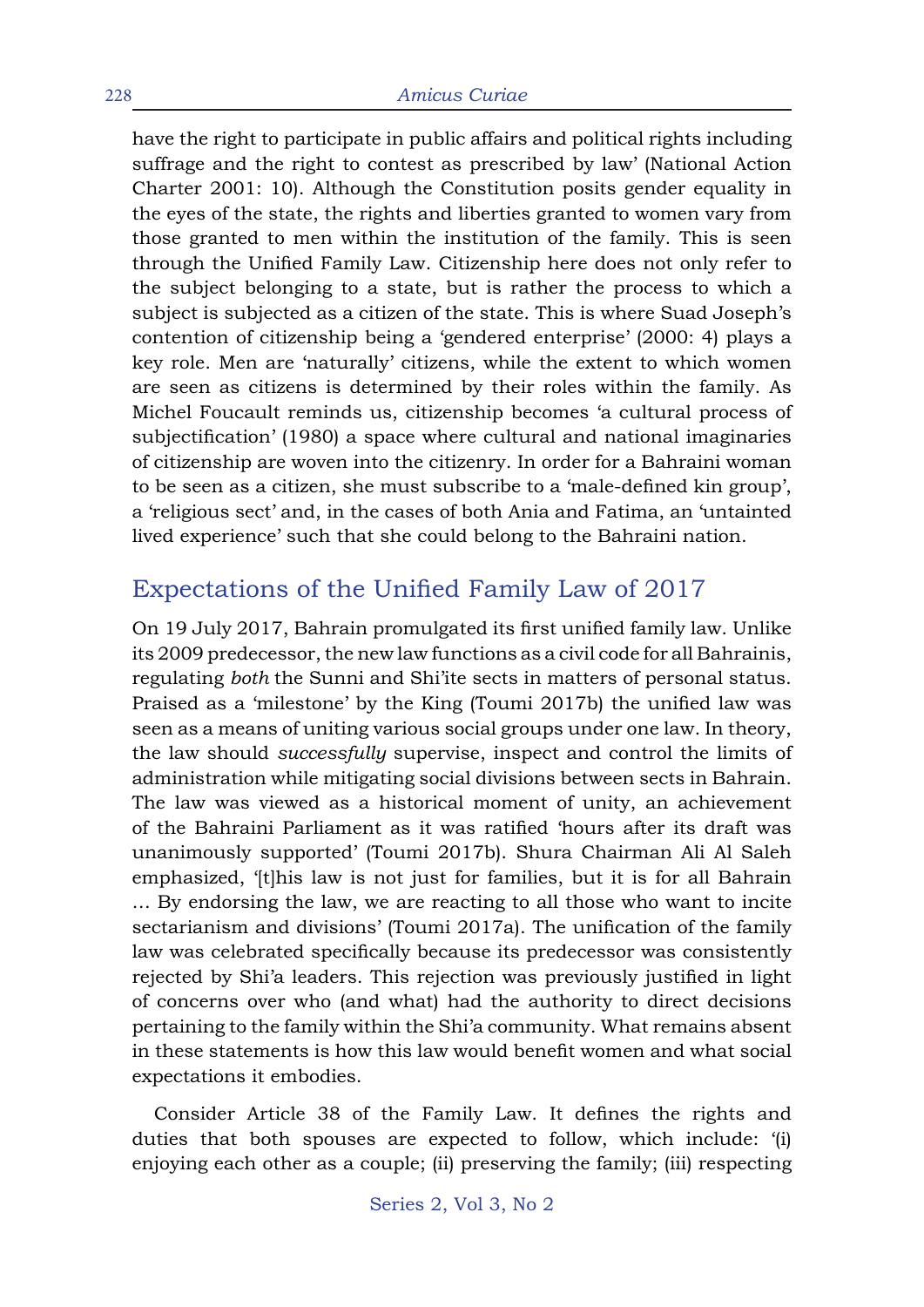each other as well as their parents and relatives; and (iv) caring and upbringing of their children' (Musawah 2017: 3). The rights that a wife can expect from a husband vary from those a husband can expect from a wife. Article 39 provides for the rights that a wife can expect from her husband: (i) financial maintenance; (ii) non-interference with her right to manage her own assets; (iii) not to be harmed physically or morally; (iv) fairness in maintenance and time spent if the husband is married to two or more wives; (v) maintaining kinship ties with her family; and (vi) not depriving her of offspring (Musawah 2017: 4). Therefore, a husband must financially provide for his wife, keep her safe and protect her, and allow her to exercise her agency with respect to her own assets, with her family and, as will be illustrated in later sections, with her body. However, a wife's duty to her husband requires her to take care of him and obey him, take care of his children, breastfeed them, be faithful to him, take care of his money and his household, and 'not refrain from procreation unless with his permission or a legitimate excuse' (Musawah 2017: 4). With both sects taken into account, these articles illustrate 'gender-specific rights and duties in the spousal relationship' (Welchman 2007: 89). On the one hand, the husband is in charge of financial decisions which translates to 'his authority and control within the family' (Welchman 2007: 89). On the other hand, a wife in return for spatial and financial maintenance must obey her husband. Scholars such as Abu-Odeh (2005), Sonbol (1998) and Mir Hosseini (2003) all indicate that the listing and legislating of such rights are a 'construction of the codes', without much premise in *fiqh* (Welchman, 2007: 89).

The law further stipulates that a wife cannot work outside the marital home without the permission of her husband. Permission to work is an extension of a wife's obligation to obey her husband 'in lawful matters' (Welchman 2007: 98). A wife's right to work needs to be stipulated in the marriage contract if she was not working prior to the marriage. However, in cases where women were working prior to marriage, they have the right to continue to work without requiring the permission of their husbands. The explicit requirement for a woman to include her right to work as a condition in her marriage contract makes the contract legally binding, further suggesting that a husband cannot legally forbid his wife from working. Here, we see the law defining the family structure through the duties and obligations of both spouses. On the one hand, the obligations of a woman within a marriage are centred around the household and the family structure. A woman's role outside the house is not obligatory. Nevertheless, it is permissible—with the permission of a woman's husband—that, in return for her obedience and compliance, the husband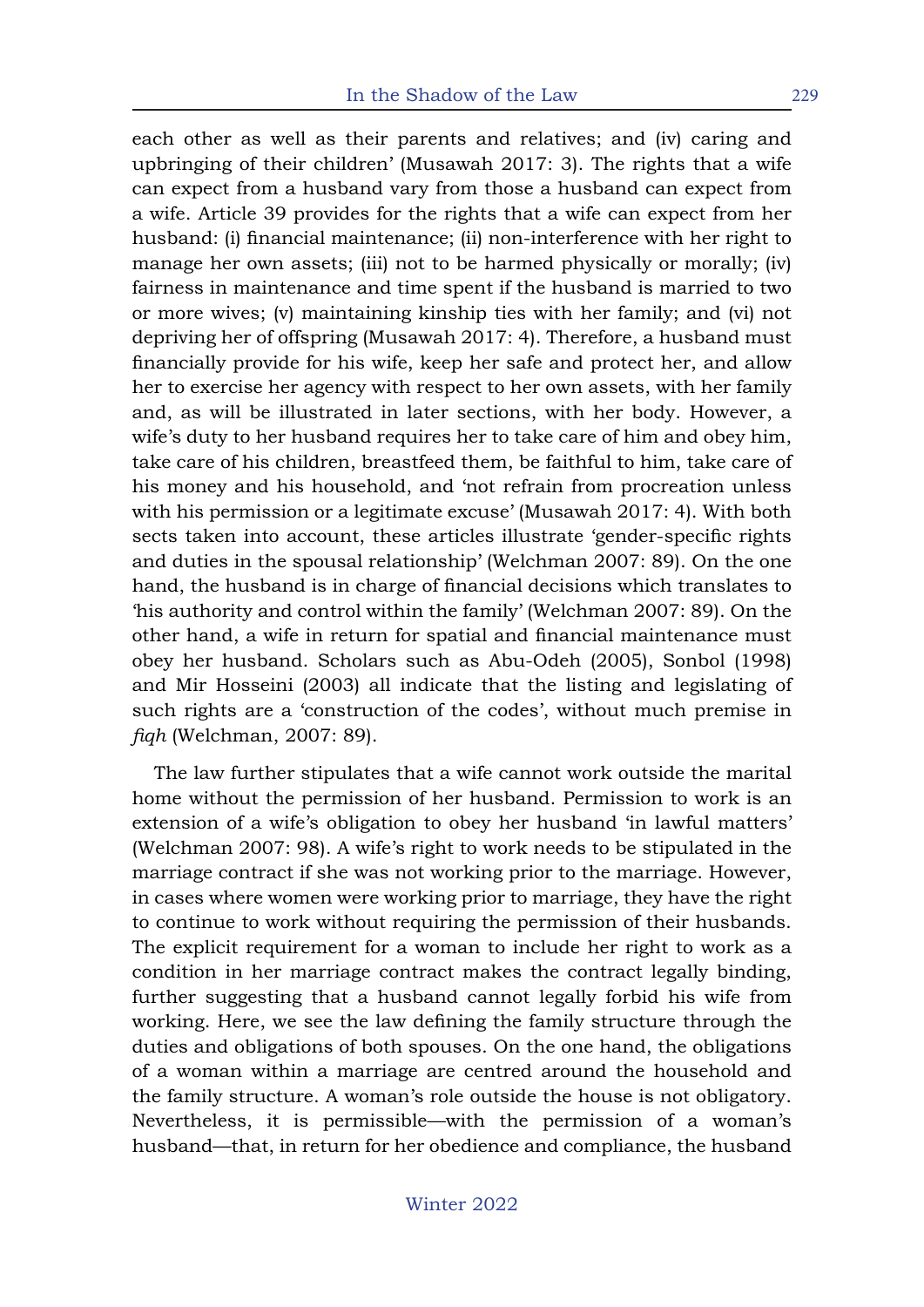can grant her the right to work. In regard to status and privileges to which men and women are entitled within the family structure, the code paints an unequal picture. A woman is obligated to obey, while a man is obligated to provide. A man facilitates a woman's right to mobility outside the household in return for her obedience. In practice, this frequently translates to conditioning women to uphold social expectations, in which they are often associated with needing to be governed, maintained and controlled. In this case, the law embeds gendered subjectivities and expectations of men and women on the grounds of masculinities and femininities, respectively.

On the level of sect, there are various Articles that designate specific rulings to the Sunnis and to the Shi'as. In regard to suitability (*kafa'a*) of a marriage partner to a woman, the Bahraini Unified Family Law defines suitability as applicable only to Sunnis. This condition requires a guardian of a woman to be able to accept a partner for the woman on the basis that the man is seen as equal to the woman. Article 37 of the family law defines *kafa'a* through the Sunni *fiqh* with four sub-articles (Law No 19 of 2017 on the Family Law). Primarily, suitability is mandatory in the existing conditions that legitimate a marriage, and it pertains mainly to the woman and her legal guardian. Suitability should embody what is viewed as religiously beneficial, and specifically it applies in relation to *all* factors that contribute to its recognition through custom, further allowing social interpretations to come into play. If a husband claims to fulfil the suitability requirements, but is then proven to be unequal to the woman or unable to fulfil the status he claimed to possess, the wife and her legal guardian have the right to terminate the marriage contract. Despite the applicability of the suitability criterion to Sunnis, according to an interview with Sheikh Moussa, a Shi'a cleric, *kafa'a* retains an integral place within the Shi'a community (Al-Asfoor 2014: 57-65; Hussain 2019). However, the law positions *kafa'a* as merely valid and applicable to Sunnis.

In an interview in 2019 with a lawyer from Bahrain with experience in the Ja'ffari (or Shi'a) courts, I asked several questions concerning women's experiences in courts with unfit husbands, and the judicial rulings made (Anonymous 2019).<sup>15</sup> The one experience that stood out dealt with a woman who filed for a divorce only a few months after signing her marriage contract. With the signing of a marriage contract, 'even if a wedding does not take place, the spouses are legally able to consummate the marriage despite the absence of a white wedding' (Hubail 2019: 55).

<sup>&</sup>lt;sup>15</sup> Transcript in possession of author.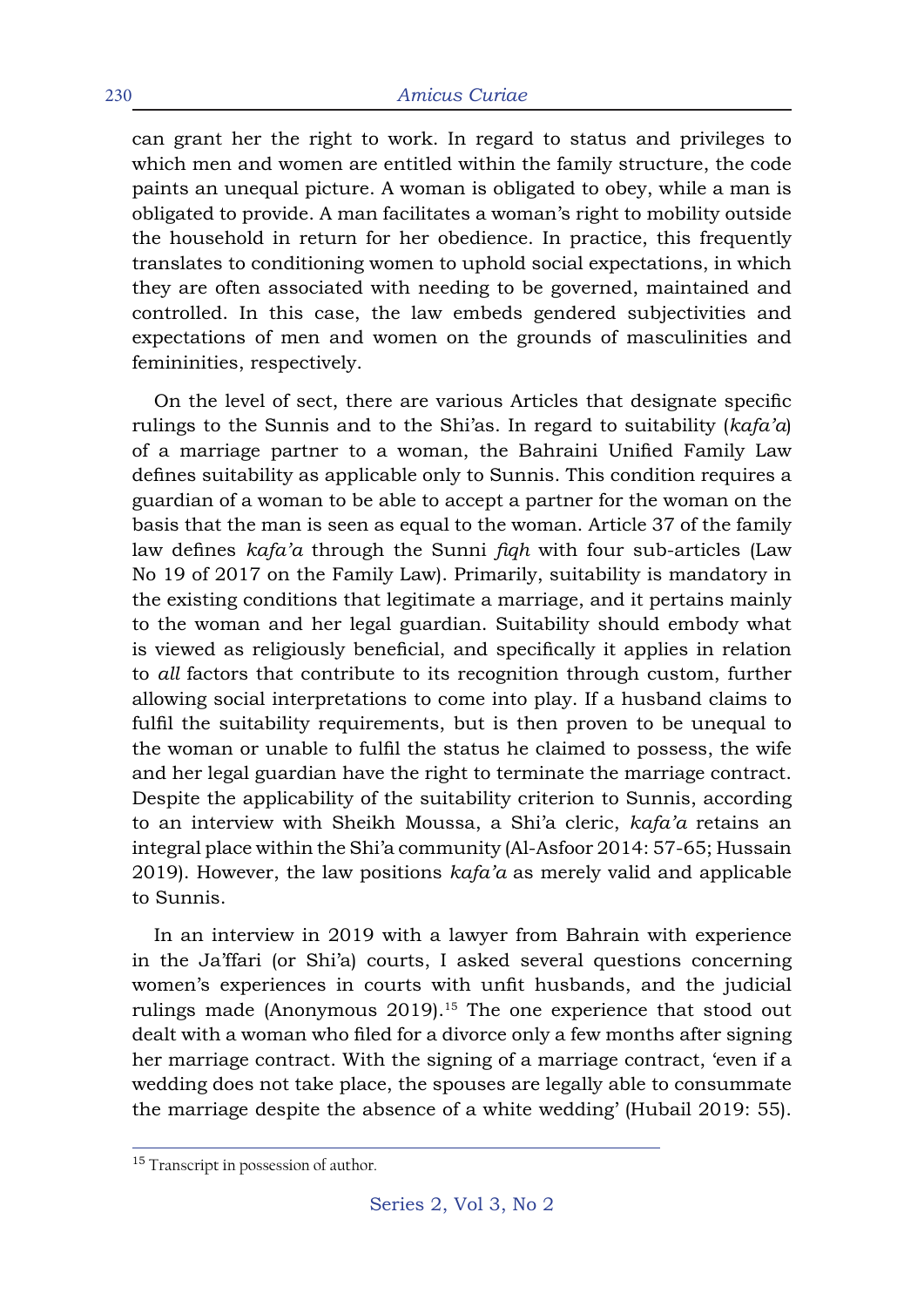After the woman's first few sexual experiences with her husband, the woman noticed her husband behaving strangely. Over the period of a few months, she discovered her husband abusing drugs and alcohol, and was spending nights outside the marital home, implying he was committing adultery (Hubail 2019: 55). Upon confronting her husband, he presented an ultimatum: 'If you do not like this, then you can go ahead and ask for a divorce' (Anonymous 2019; Hubail 2019). After the wife requested a divorce, the husband asked, 'How much are you willing to pay? ... Pay me 50,000 BD [USD 132,608], and the divorce is yours' (Anonymous 2019). In a case such as this, within the Sunni community, the wife would be granted a divorce on the grounds of (financial) suitability. However, within the Shi'ite community, a woman needs to compensate her husband to terminate the marriage. In this example, the Shi'a woman's case lasted four years. When she presented her arguments to the court, the judge requested that the spouses reflect on this situation or '*raji'ou anfusikom*' before the case was decided (Anonymous 2019). Throughout the hearing, the woman was challenged by the judge as he consistently requested evidence from her in order to satisfy the burden of proof. Proof was required because the court space became a space where '*asrar al-biyoot*' or the private secrets of a home are exposed (Hubail 2019: 56). Divorce in the Sunni courts can be on the grounds of a breach in a contractual condition, by the husband authorizing someone to divorce his wife, and it can be brought to court as retrospective evidence—meaning the words were said outside the court, but need to be formalized through paperwork. By contrast, the Ja'ffari jurisprudence within the Shi'a court requires the presence of a wife and two witnesses, thereby limiting the ways in which divorce can take place. Although this may work in favour of women whose husbands are unilaterally divorcing them, the burden of proof is heavier in cases pertaining to divorces of Shi'a women than those of Sunnis.

The judge, the court space and the legal, official filing of a case, all function as social actors. In this case, it is important to note how divorce proceedings in courts vary between sects. The privacy of a home, and by extension, the privacy of a family, become overtly public and exposed within a court case. Despite the fact that the law attempts to regulate private sphere affairs, family cases brought to court are viewed as risks to the privacy and intimacies of the domestic sphere, and may be associated with bringing shame to the family. Although these cases are legally regulated, the lawyer emphasized that, '[T]here is no solution, because we are a part of a society ruled by religion' (Anonymous 2019; Hubail 2019: 56). In this case, social structures, practices and expectations determine the outcomes of judicial rulings, specifically when sect comes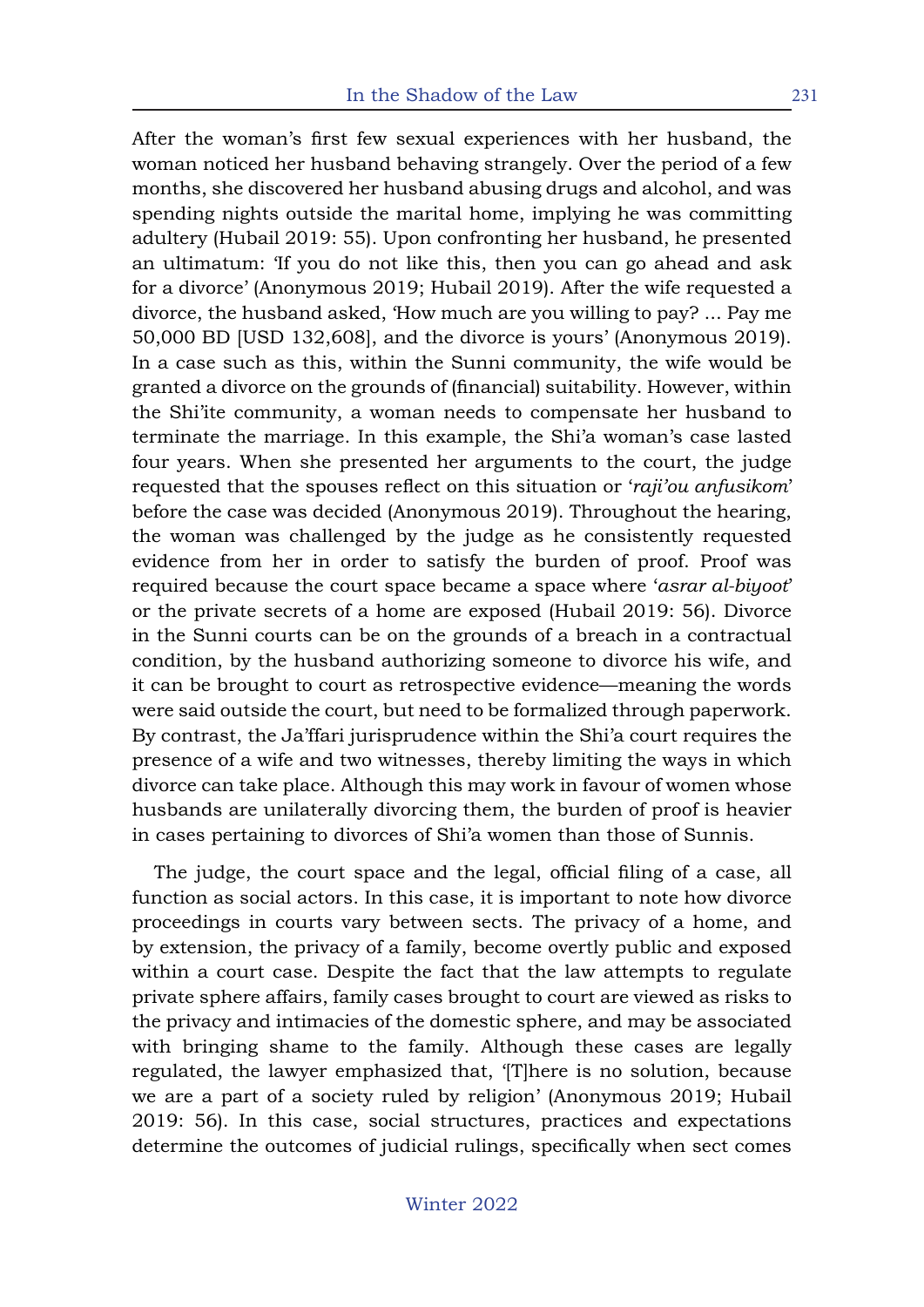into play. 'A society ruled by religion' is in fact a society ruled on the basis of what is perceived as religious, customary, or acceptable by the leading clerics and members of the community. Therefore, the judge acts not as an objective actor expected to uphold the rights of citizens. Instead, the judge acts as a social and religious arbitrator guided by social and communal interpretations.

Lastly, Article 108 addresses a husband who is missing, absent and whose whereabouts and state of being are unclear or unknown. For Sunnis, a woman can request a divorce after four years of investigation and the husband has been proven to be 'missing' or 'absent' (Law No 19 of 2017 on the Family). For Shi'as, there are two specific sub-articles that govern this particular circumstance. The first has the same exact phrasing as the Sunni Article, while the second states: 'A wife is not divorced if her missing or absent husband has money or a guardian who can financially support her' (Law No 19 of 2017 on the Family). It is relevant here that, since 2011, Bahrain has effectively been a police state, one where forced disappearances, revocations of citizenship and police violence are not uncommon. In a case where a Shi'a woman's husband is missing for a period of time and the husband's finances are sufficient to support her, the woman cannot remarry nor get divorced *until* and *unless* the support is depleted. The availability of a guardian to financially support her also repositions women from the guardianship of their husbands to the guardianship of their in-laws or male relatives. The question of divorce here thus may actually be tied to the existing social and political instability, where women belonging to the Shi'a sect may not necessarily be able to access the same privileges that Sunni women can obtain (Hubail 2019). Article 111 discusses the arrest of a husband and the circumstances in which a woman can request a divorce (Law No 19 of 2017 on the Family). Unlike its predecessor, the 2017 law is unclear and states that a woman can file for a divorce *if* her husband is in jail, and if she has been affected by the husband being imprisoned. The legal requirement to prove that she has been affected further conditions women to remain within their marriage unless they have clear (acceptable) proof to support a dissolution. In cases where women find proof, they are then confronted by judges who arbitrarily decide on whether the proof is valid or not. Although the law explicitly discriminates against Bahraini women on the grounds of gender and sect, we have relatively little evidence as to how the law operates in practice. In order to fill this gap, the following sections will engage the lived experiences of women and explore the implications of the law for them.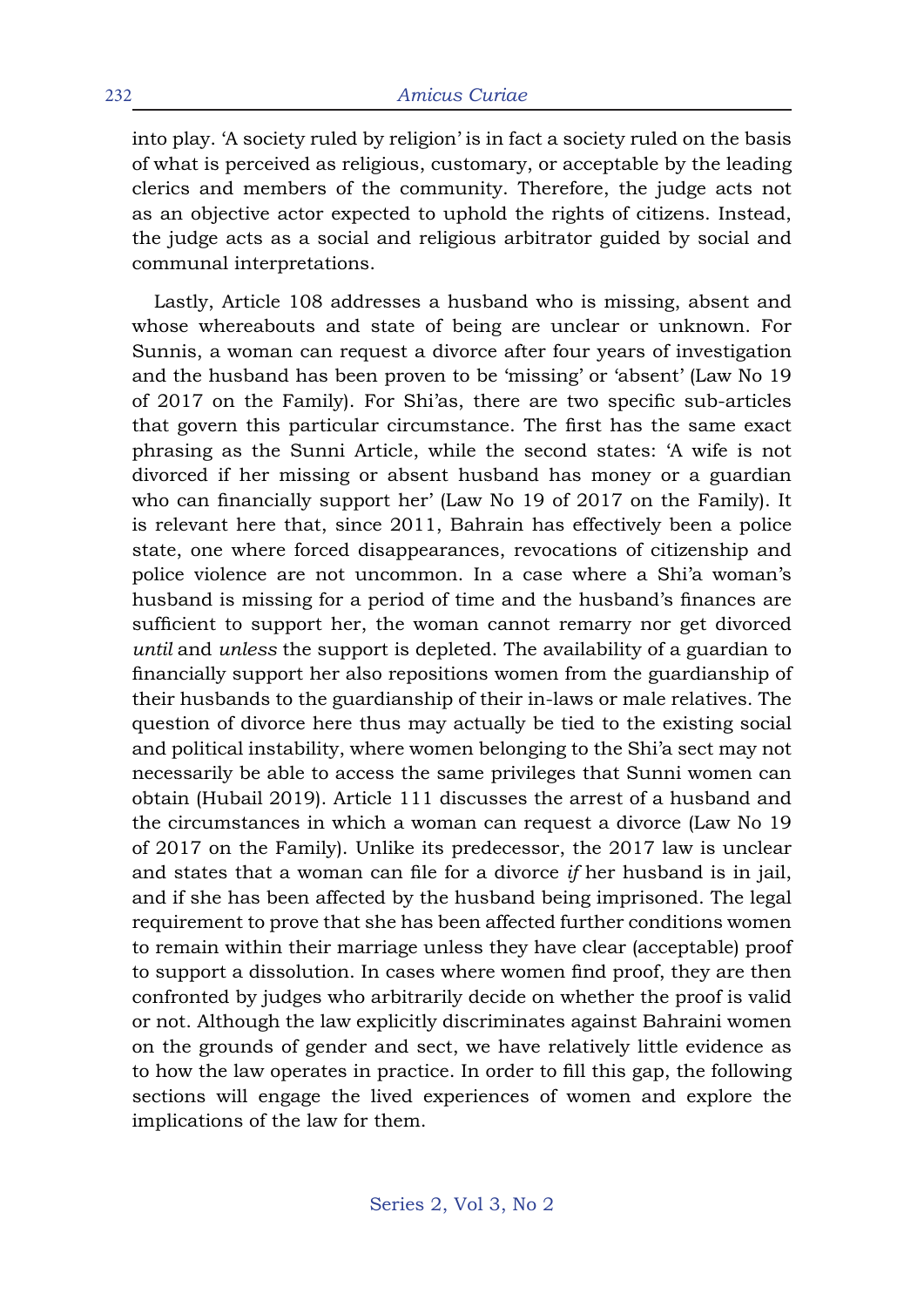### Bahraini Women Speaking from the Margins

'To be in the margin is to be part of the whole but outside the main body … We could enter that world but we could not live there', explains bell hooks (1989: 20). The notion of the margin situates the marginalized in a space that is ostensibly outside the hegemonic narrative of the centre, a 'site of deprivation' (hooks 1989: 21). In this space, women are confronted with hegemonic silences, ones that render their experiences, voices and location in friction with those emerging from the centre. It is in this space that we can locate women such as Ania and Fatima. Their experiences of rape are neither recognized nor acknowledged given their marginality. Instead, they are spoken to, confronted, challenged, critiqued and ultimately silenced on behalf of the centre, and from within the centre. Thus, what does speaking from a position of marginality entail? Let us now consider the narratives presented by both Ania and Fatima.

#### Ania's Case

Ania continues her story explaining how her assaulters are 'loved' by everyone—'sanctified' by all—while she is 'outcast' and 'oppressed'. They are 'closer' to everyone as she remains 'farther' from all (Ania 2020a). Ania engages the binary of experiences that she shares with her assaulters to contextualize the gravity of her situation. She explains that she would go to school after being assaulted all night, feeling everyone was looking at her, knowing she had been tainted. Ania further explains that her mind was always distraught, preventing her from making friends and interacting socially, pushing her to find corners to isolate herself in any space she entered. Ania recounts her feeling of guilt, of fault, where she confesses that she thought of herself as 'the criminal' while also feeling thankful that her assaulters did not 'expose' her (Ania 2020a). She continues to explain that 27 June 2020 was a prominent day when she exposed her rapists to her family and received compassion, love, and support—a day that marks the end of her self-torture and the nascence of the fear and worry of her rapists. She explains that her rapists were her brothers and cites her confrontation with her eldest brother. He argued that she did not need to take 'it this far' and that she is 'too serious' while asking her to 'pray' on it and remember that they are 'siblings'. Ania then cites another screenshot of her messages with her brother; she writes,

I remember all the details, I remember when you took me upstairs when they were repairing your mother's apartment, and you kissed me and [he] passed by us and did not say anything … Do you remember this? Do you remember when you showed me porn on your phone while I lay on my stomach, telling me it wouldn't hurt when you put it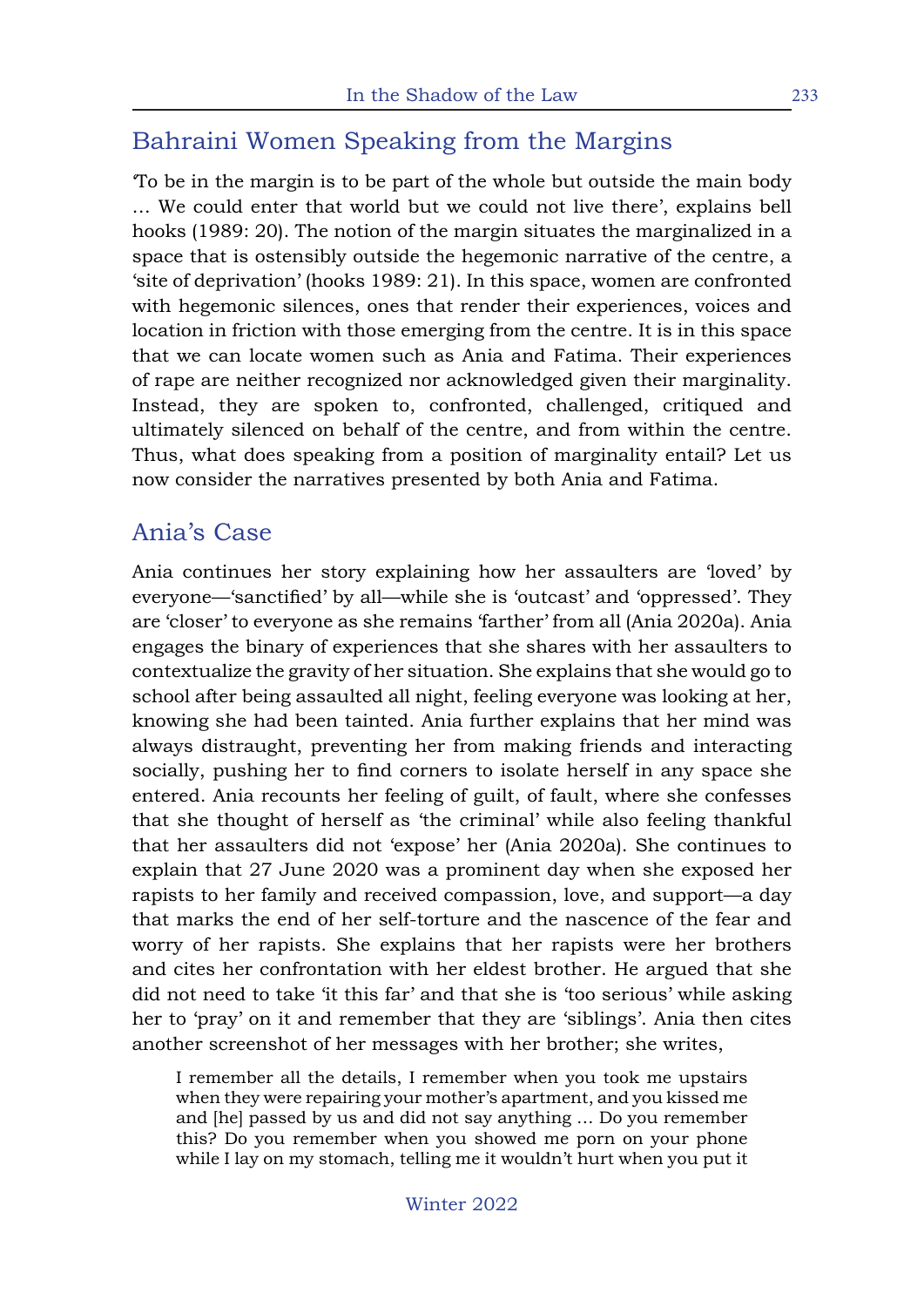behind and I bled … do you want me to remind you of more or is this enough? ... Do you remember when you took him against his will to the bathroom as he screamed … Do you remember when you came to me while I was asleep and came on my face … It went in my eyes and you laughed? Do not say you don't remember …(Ania 2020a)

Her rapist also requested that she should 'soften her heart' and keep the matter private as his reputation was at stake. Ania's confrontation with one of her rapists garnered various responses (Ania 2020a). One male respondent mentioned: 'With all men, none of us is safe and honest with a female at all. Even if she is our family' (@abawq321 2020). Another respondent advised her to 'travel far away. Leave this place behind …' (@GO10976h 2020). Other respondents joked, stating their suspicions regarding the truth of this story, advising her to avoid lying on social media. One respondent stated: 'There is no way that a rape for a period of seven years was without a form of consent or total consent' (@rezoo98 2020). Another respondent advised her to pitch her dramatic story to '@NetflixMENA' (@Hani\_1957 2020). Other responses cited religious figures warning against the threat of feminism, her need for mental health help and the fictitious nature of the story. Respondents argued that the story is false, otherwise she would have told her parents. Respondents on Twitter situated her as deserving of the violence committed against her, since they argued that she was disobedient because she exposed her assault.

Ania took her experience a step further and reported her rapists. She uploaded a series of images on social media citing her reports to the Ministry of Interior and specifically her legal case report submitted on 29 June 2020. Additionally, Ania gained the support of #orangetheworld, an initiative led by UN Women, which created a specific post thanking Ania for sharing her experience (Ania 2020b). Although responses to Ania's initial post varied between positive responses in support of her testimony to negative responses challenging the veracity of her testimony, there are specific implications that emerge from her experience in particular.

Crucially, Ania lives with her family and is related to her abusers. Although she filed a legal case against her rapists, there is no evidence to indicate whether her rapists experienced any legal repercussions. Ania's story is also important because the alleged rape took place within the domestic sphere and was committed against her as a child and as female. In this case, the domestic expectations of 'obedience', 'softening her heart', 'forgiving' her rapists continue to emerge on social media. Specifically, what remains significant in her case is some respondents' iterations of '*asrar il-biyoot*', which means that the secrets of the home ought to remain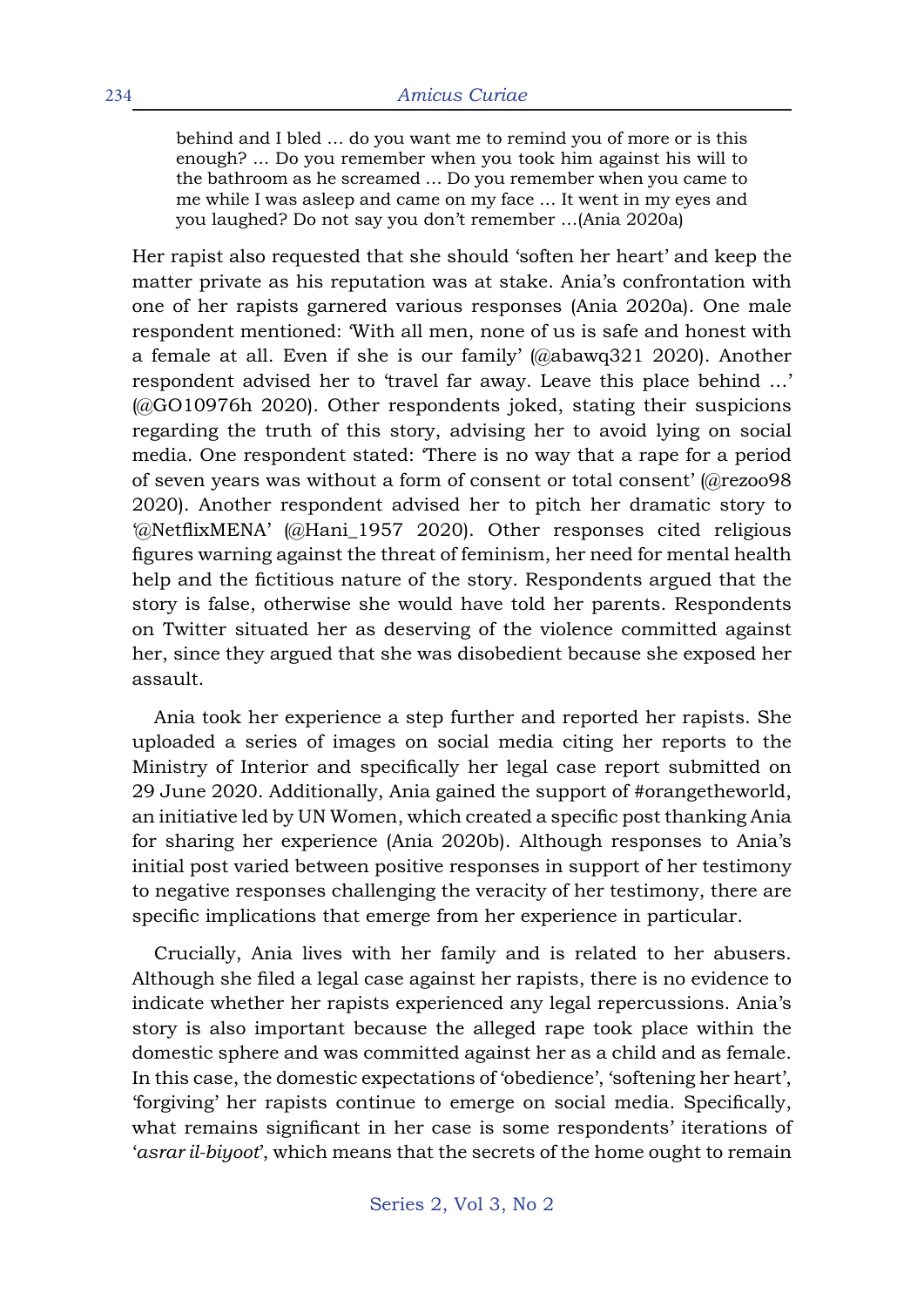private. In this case, respondents are appealing to the privacy of the home as valid grounds to conceal the violence and to silence her. Ania shares similar experiences to many women throughout the pandemic. One key feature of the pandemic that we need to remember is that women forced to remain at home in the private sphere have been further limited in their ability to access any sites of redress. In the case of Ania, she utilizes the digital space as a means to share her story and claim the rights that were denied to her in the private space, thereby inspiring other victims to share their experiences. She continues to resist active silencing.

As discussed earlier, Ania's case does not emerge out of a vacuum. In fact, the respondents' requests for proof resemble the attitudes of judges in courts who consistently demand women to 'prove' their assault. In this context, the victim's memory, her body's memory of the assault, how she felt, how she experienced the assault, her life before, within, and after the assault are not in themselves valid grounds of proof. The court becomes a space where the intimacies and privacies of the home are exposed. By extension, the privacy of the family becomes overtly public and ostensibly exposed. The Family Law attempts to regulate the domestic sphere, yet a case brought to court may be associated with bringing shame upon the family, as the intimate privacy of the home and of the family are exposed to the public. Additionally, because women are exposing the privacy of the home, they are also met with the social consequences ascribed to exposing the secrets of the family. In this regard, although *bait il-ta'a*<sup>16</sup> or the house of obedience is not necessarily enforced in court, a woman experiences legal and social repercussions from going to court. This introduces another complexity, which is that social conditions determine the ability of a woman to successfully bring a case to court.

As previously argued, women are often met with a statement by the judge asking the spouses to reflect on their situation or '*raji 'ou anfusikom*' (Anonymous 2019). Fatima Rabee'a mentions that, in these cases, many spouses and family members are asked to visit *maktab tawfiq alusari* which is the 'Family Reconciliation Office' (Rabee'a 2019). Hence, the court perceives the process of reconciliation as important prior to considering the merits of the case. This presents risks for women, as Rabee'a argues:

The cases we deal with suggest that a husband wants to hurt the woman after the case. This is not to say that every case follows this specific outcome. Rather the cases we deal with suggest women are

<sup>16</sup> *Bait il-ta'a* or house of obedience refers to specific provisions in Islamic jurisprudence, *fiqh*, and family laws that designate conditions of obedience. These function as structural, spatial and temporal interpretations that emerge in customary practices. See Shehada (2009).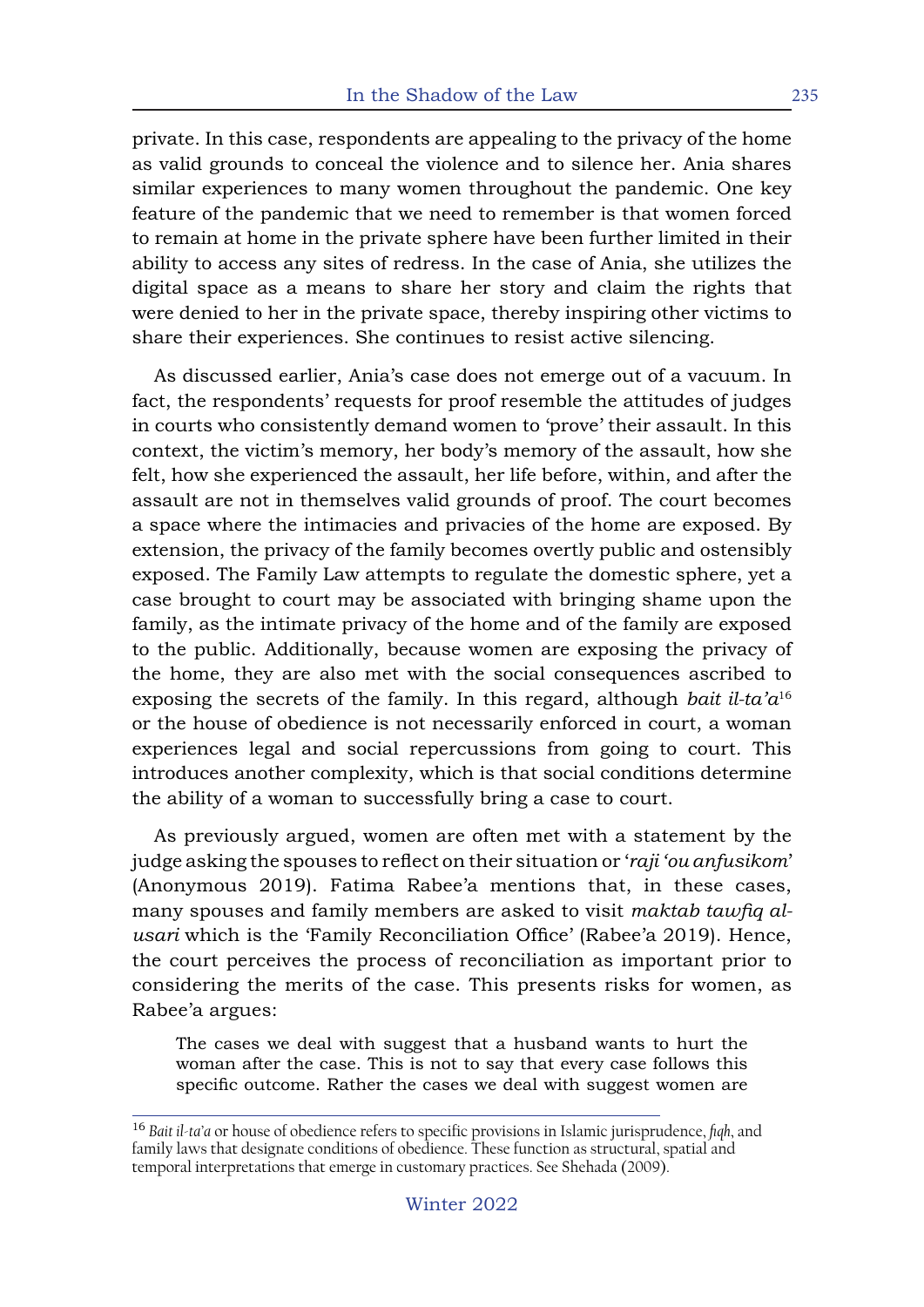at risk when they leave courts, because they have 'shamed' [their family] (Hubail 2019; 75).

She explains that this leads to a *tahadi* or challenge where a man sees his wife as not only disobeying him but is also challenging his authority and his masculinity. Divorce is a man's right, and not a woman's. Additionally, the Family Reconciliation Office functions as a one-stop shop for family grievances and issues, meaning that cases that women put forth are more likely to start (and perhaps end) with the Family Reconciliation Office. In regard to the conditions that women experience in court, it is important to consider these examples as not merely limited to divorce, but are rather gendered in nature. For example, women's testimonies, whether in cases of divorce, domestic violence, or any other issues they put forth within a court space are often if not always confronted by 'a challenge' or the requirement for the women, regardless of their case, to provide proof that is socially, culturally and legally weighed by the judge. In the case of Ania, if her case was indeed taken to court, her testimony as a woman would be pitted against the testimony of a man respected in society. She would be judged by virtue of her gender, age, social status, online presence, as opposed to these specifics ascribed to the man she is suing. Here, despite this case, it is important to account for the role of judicial arbitration, the legal space, and the social expectations ascribed to women who report cases to family courts, or cases pertaining to the structure of the family. If Ania were to sue her brother for assaulting her, she would be confronted by social and legal forces that would ultimately and definitively 'shame' her.

Rabee'a also introduces the case of a woman whose body, as she describes it, was '*mitqati'*' or cut up. She states that traditions and customs 'act above the law', where a woman was asked to go back to her husband or family, rather than be granted a divorce on the grounds of severe domestic violence. She situates the role of social expectations through what she describes as culture, traditions and customs. These forces also influence the decisions of women. When a woman files a case against her husband or a family member on the grounds of violence whether in court or in a complaint in a police station—he is expected to sign a pledge stating he will not hit his wife or family member again (Rabee'a 2019; Hubail 2019: 76). Although Rabee'a recognizes this as *a*  solution, she emphasizes that a woman goes back home with her abuser. The theory behind the pledge is that it provides a shield that women can hide behind to protect themselves and their bodies. The reality, however, is that these pledges are merely papers, and that women continue to experience violence when they return to their marital or familial home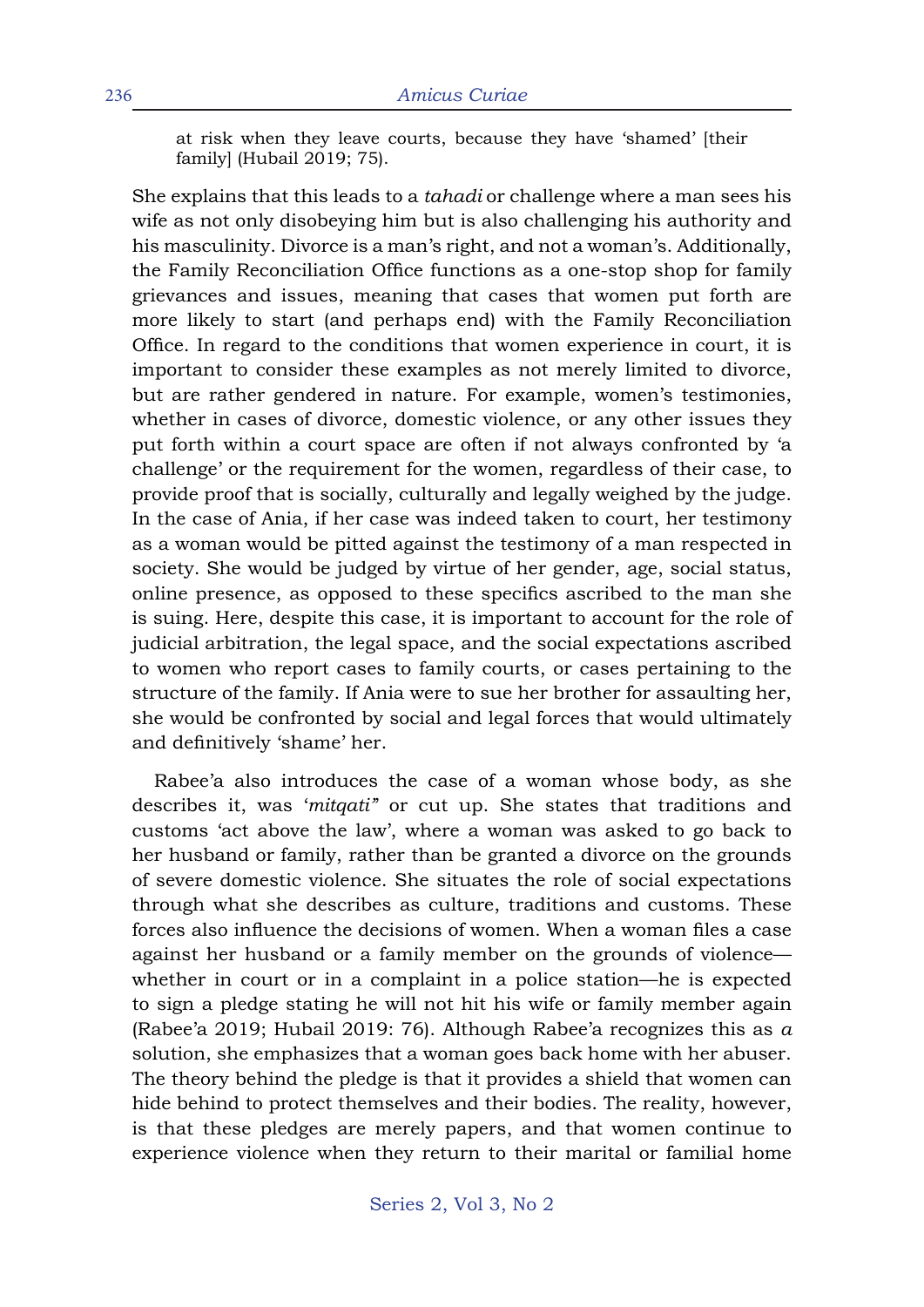(Hubail 2019: 77). The violation of the pledge is intended to be a warning and to provide the basis for legal repercussions, including grounds for divorce and even prison. However, a woman is required to report her husband or family member again, and the lawyers I interviewed all claimed that women steer away from further reporting (Hubail 2019: 77).

### Fatima's Case

I turn now to the case of Fatima, which was circulated on social media through TikTok, Instagram, and Twitter on 18 July 2020. Fatima's testimony was shared as a series of voice threads. She begins by stating, 'This is [Fatima] with you after a long absence' indicating that her absence is related to her living abroad (Ania 2020c). She explains that a gang has been harassing her for days, and she is ready to break her silence, as her continued silence 'would put new victims at risk' (Ania 2020c). Fatima begins narrating her experience specifically citing the imprisonment of her husband for participating in Bahraini protests. She states that there are some months when she would receive 50 BD (132 USD) to spend on her son's needs, at other times, she finds herself in financial need, humiliated, and used by others, in the absence of the person who provides her with financial maintenance. She describes her experience of travelling to Iraq for pilgrimage with her son Hassan and her mother, where she was approached on Instagram by Hussain who was on pilgrimage to Iran. He stated that, 'Since I saw a picture of you in Iraq on Instagram, I wanted to inform you that a man named Ayman Al-Ghasra wants to speak to you about a *very* important subject' (Ania 2020c). She mentioned that she did not know him and could not speak to someone she does not know. He responded indicating this is an important subject and that 'she wouldn't lose anything' by speaking to Ayman, further explaining that Ayman is the brother of the martyr Ridha Al-Ghasra. Bearing this status of martyrdom in mind, Fatima adds him on her Snapchat account, claiming she was aware that she rushed into this decision without considering any potential consequences. She began speaking to Ayman who stated that he needed to see her immediately to discuss the important subject. She immediately agreed, reiterating that it was because he was the brother of the martyr, implying that he has to be a legitimate, trustworthy individual. She explains that while she was on pilgrimage to Al-Abbas Shrine in Karbala, Iraq, Ayman arrived as they had agreed. Ayman told her and her mother that they should go to a quieter place to speak, and that she should bring Hussan with her. Her mother agreed since she also had some errands to run at the time.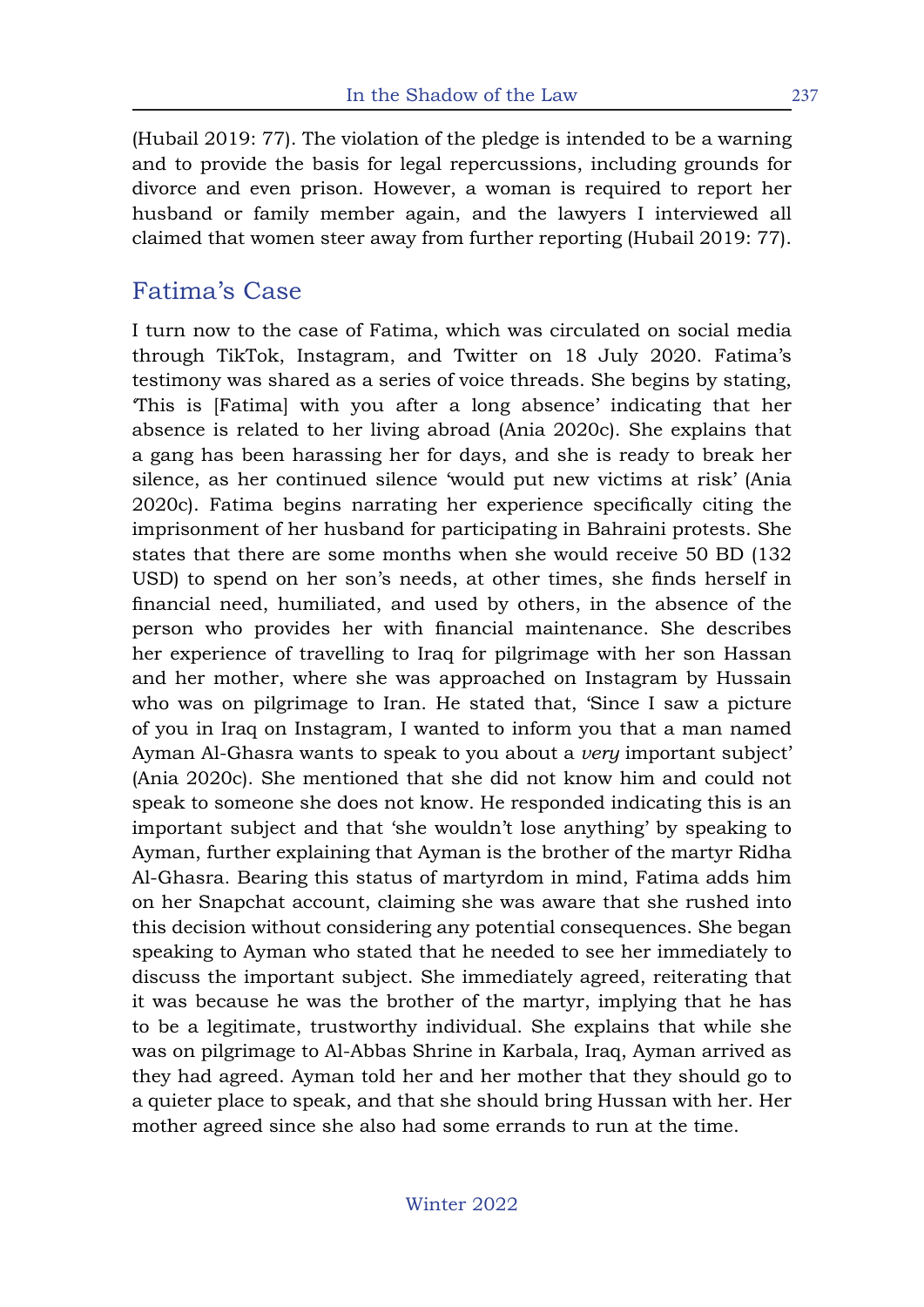Fatima explains that Ayman recommended a nearby café, to which she agreed, once again because he was the brother of a martyr, a trustworthy figure, and that she was naïve. As they approached a building, Fatima confusedly asked about where the café was located. Ayman responded, 'Come this is our apartment' (Ania 2020c). Fatima still confused remarked, 'I cannot go up with you' (Ania 2020c). Ayman then said, 'I am holding your son in my hands, come catch him, I will be throwing him off the building' (Ania 2020c). Fatima reflects on her thoughts at that moment, thinking maybe he wanted to go through her phone to see if she was a Bahraini spy or agent of the Government. She thought that it would be wise for her to go with him and give him her phone to avoid any harm to her child. As she entered the apartment, Fatima recalls a room in front of her, an open kitchen to her right, with a cabinet and a *sheesha* bong on top of it, a TV to her left, a sitting area on the floor of the living room across from her, with the picture of the martyr Ridha Al-Ghasra and his father plastered on the wall of the living room. Ayman proceeded to take Hussan and lock him in a dark room. He then guided Fatima to a room on her left. Fatima asks her listeners, 'Would you like me to describe it too?' (Ania 2020c). Fatima explains that on the right side of the room was a bed with a mirror next to it and a cabinet across from it. She then states:

More importantly, Ayman, Ayman Al-Ghasra, you brother of the martyr … do you remember my tears? Do you remember how much I begged you? Do you remember the screams of my son outside the room? Of course, you remember! But you will deny it, right (Ania 2020c).

Fatima then states, 'Most importantly, Ayman finished his crime' (Ania 2020c). Here, Fatima implies that his crime was her rape. Ayman follows this act by accessing her phone and sending himself messages, taking pictures and videos of Fatima and sending them to his account. Fatima exclaimed that she was not aware of what exactly he sent to himself after he raped her. After Ayman finished sending the messages, he told Fatima: 'If anyone finds out, I will expose you to all of Bahrain. And your blood is tainted. Your blood is tainted' (Ania 2020c). Fatima explains to her listeners:

Of course, Ayman, I would not have spoken about this to anyone because you are the brother of the martyr, and you always write Quranic verses and about religion [on your account]. And I am [Fatima], who since her husband was arrested, her reputation became garbage. Who will people believe? Of course, they will believe you, right or wrong? (Ania 2020c)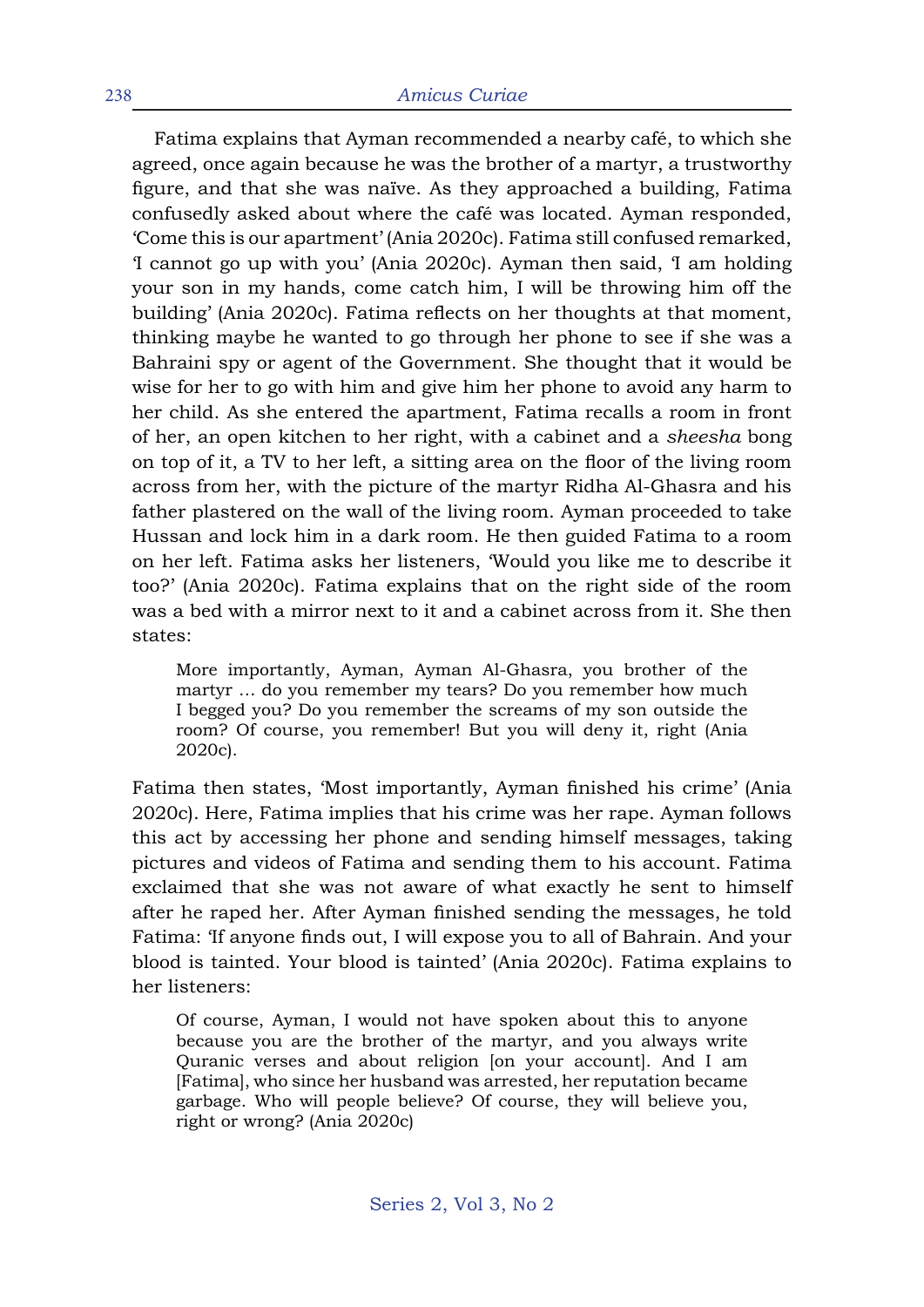After the crime was committed, Fatima recalls Ayman dropping her and her son back to her mother as if nothing had happened. Fatima began crying to her mother stating she wanted to go back to Bahrain.

Fatima explains that she believed that this was over; she saw a psychiatrist and received mental health care because she admitted that she wanted to commit suicide. She recalls that a period of time passed before Ayman contacted her again via Telegram. Ayman wrote to her explaining that he has her pictures and videos, and if she does not want these images and videos to be circulating, she should return to him because his friends also 'want her' (Ania 2020c). Fatima explains that after what happened she was fed up and had to include Hussan's father in this. She confronted her husband in jail who told her, 'I will take care of it' (Ania 2020c). She requested permission from her husband to file a legal case and do a medical test, to which her husband responded: 'People will talk about you. These are the brothers of the martyr. The martyr Ridha Al-Ghasra was my friend. I promise you I will resolve this [in private]' (Ania 2020c). Fatima continues to explain how her husband unsuccessfully attempted to resolve the issue. They approached Ayman's sister who unconditionally supported her brother, claiming that, '[Fatima] wears makeup and shows her hair [under her veil]' (Ania 2020c). Ayman's sister then cited the video of (Fatima) from 2011 apologizing to the King for her participation in the Bahraini protests in hopes of pardoning her and her husband for their political activity. Fatima concludes her statements explaining that she fled Bahrain after Ayman's gang continued to harass her.

She describes how she fled to the United Kingdom to a shelter for asylum seekers and refugees, and was then homeless with her child. When she was there approached by men who offered to help her, Fatima refused their support. This was due to her experience with Ayman, which taught her a lesson she would never forget, specifically that she cannot trust men. She then received some support from her husband's family. Fatima addressed the reasons behind her homelessness. She blamed Ayman, who circulated her pictures and videos and stained her reputation. She mentions all the men who approached her after these messages were circulated, to which she had one final message, 'Do you know the break in my heart? Do you know how many times I wished I was dead because of your words' (Ania 2020c). She recounts how her friends and other women have abandoned her after they received phone calls from strangers stating, '[Fatima] is a whore' (Ania 2020c).

Fatima emphasizes that she is strong and has the will to live for her son, even though Ayman and his gang destroyed her and have the ability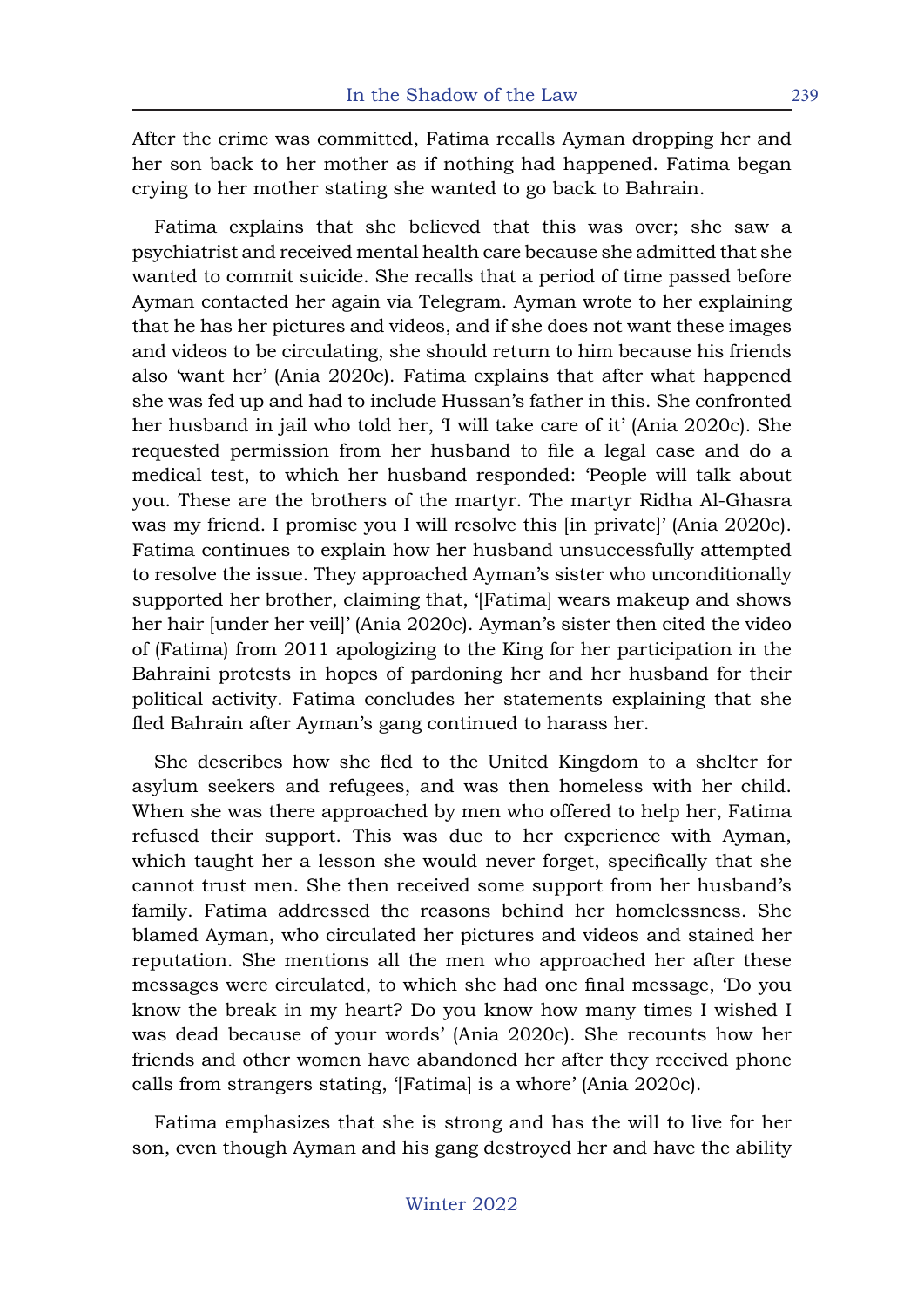to continue to destroy her with their reputations. Their citing of Quranic verses further grants them a sense of communal and religious authority within the Bahraini Shi'ite community. Fatima remarks:

Ayman, share whatever you want to share. Share whatever you want to share. Okay, Ayman? A note for his highness the King, I hope my voice will reach you … There are women suffering without their husbands … without their fathers … who are imprisoned. I wish … you would pardon them and grant them the chance for these girls … I wish from all my heart' (Ania 2020c).

Fatima's case introduces various gendered and sect-based implications. These can best be understood through Miranda Fricker's analytical framework that expresses threats to credibility affected by social inequalities. Fricker (2007) argues that listeners of testimonies often are affected by prejudice that influences how they view the credibility of a speaker; she describes this form of prejudice as testimonial injustice: 'a distinctively epistemic injustice, as a kind of injustice in which someone is wronged specifically in her capacity as a knower' (Fricker 2007: 20). Fricker further explains that this form of injustice emerges out of the 'identity prejudice in the hearer' (2007: 28). In Fatima's case, her testimony was subverted because of her identity as a Shi'a woman, a married woman, and a woman with a history of anti-government sentiment. In the minds of hearers or in this case respondents, Fatima's testimony appeared inconsistent with her previous role and participation in the Bahraini protests of 2011.

Fatima's appeal to the martyrdom of Ridha, Ayman's association with Quranic verses and his reputation present another form of epistemic injustice in society. Ania invokes these references as she attempts to solidify the credibility of her testimony, specifically by shedding light on how her rapist is a known, religious, important figure socially. This plays a significant role in shaping how her husband reacted to her assault, by *requesting* that they handle matters privately. By invoking the privacy of the matter, her husband's request raises two major implications. Primarily, it reaffirms that Fatima's case would not be considered credible, as she lacks the reputation, status and position that the Al-Ghasra family holds. Specifically, Ridha is viewed as a martyr, and the references to the Quranic verses could hamper Fatima's testimony. She explains that her use of makeup and the showing of her hair may position her as a woman 'asking for it' in contrast or opposition to the religious figure in Bahrain. In this regard, invoking martyrdom renders the Al-Ghasras as people of status. As Magdalena Karolak (2016: 52) explains: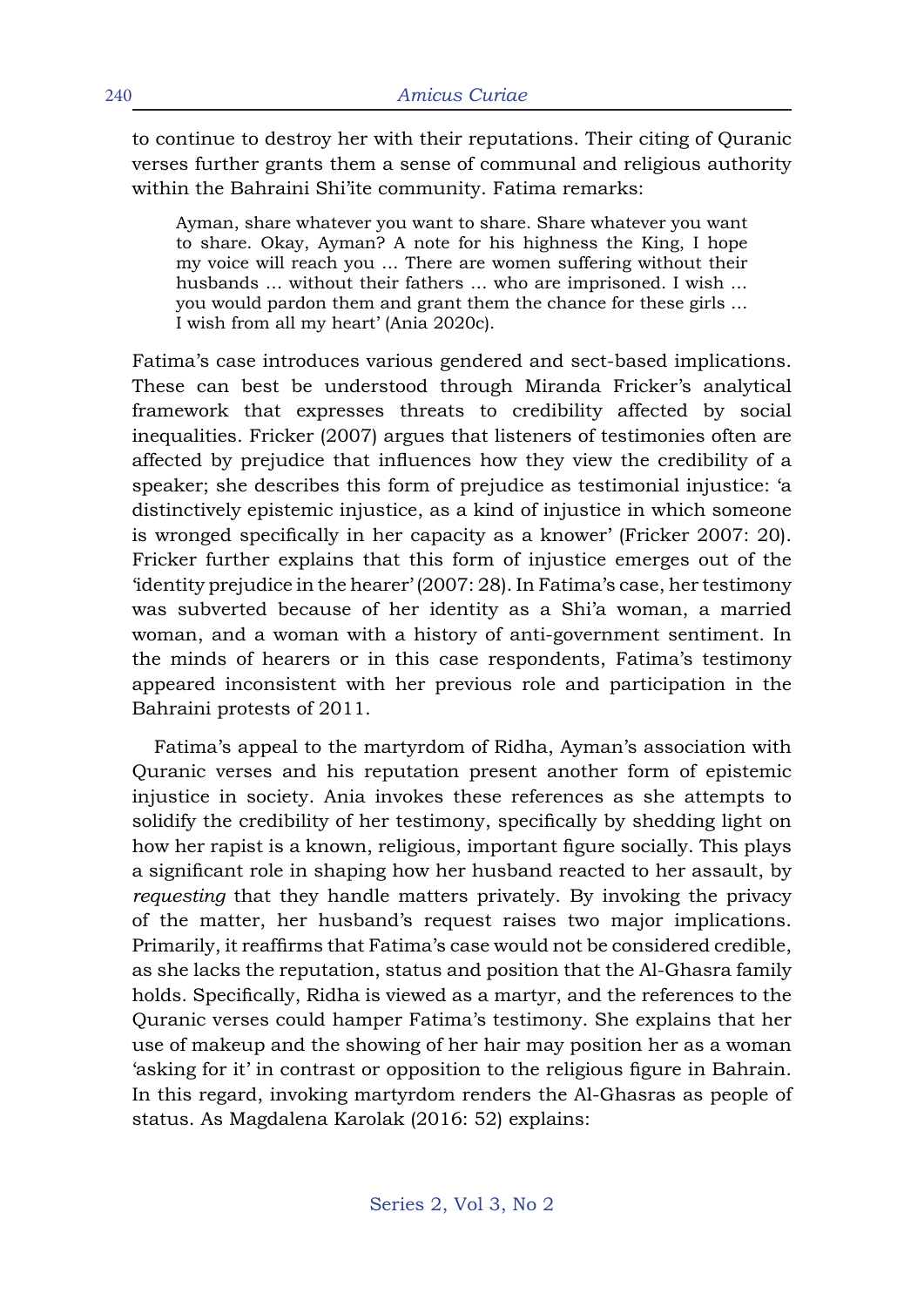For both the opposition groups and the pro-government supporters, online commemoration of martyrs plays, to begin with, a role in engraving their lives and their sacrifice in the collective consciousness. As a result, online visual imagery aims at preventing the community from forgetting these exceptional individuals and their sacrifice for the good of the community.

Thus, Fatima's testimony is further subjugated when pitted against the status and reputation of a person related to a martyr. It challenges both community and religiosity, as Karolak (2016: 53) goes on to explain:

The commemoration of martyrdom becomes ritualized performance, with community members taking the stage to invoke the martyr's life and death on stage … commemoration is considered a religious duty… The moments of death are thus constantly present as a reminder of the duty that lies upon the living.

In addition, Fatima's role as a participant in the 2011 Bahraini protests, with a husband in jail, further dilutes the credibility of her testimony in the eyes of her community. By requesting that she addresses these issues privately, her husband also implies that their political activity would further undermine Fatima's testimony and ought to be concealed from the public eye. Fatima's resort to sharing her experience publicly signifies her desperation and need for communal support. However, her social group association as a Shi'a, a woman and a victim of rape are minor in comparison to the prejudice she experienced as a protestor. As Fricker reminds us, Fatima's testimony presents an 'identity-prejudicial credibility deficit' (2007: 28), one where her political identity reduces the credibility of her personal lived experience. In this case, Fatima is degraded both as a Shi'a and as a woman, as her testimony becomes conditioned by the prejudice ascribed to her political status.

## [D] CONCLUSION: WOMEN'S REALITIES ON THE BACKBURNER—A CASE OF SILENCING

Women's lived experiences, as seen throughout this research, are not secured or protected through law. Rather, the realities of women position them at the locus where different social and political powers collide. In both Fatima's and Ania's cases, the digital space was viewed as the ideal site of redress. However, as both women's testimonies were confronted by critiques and scepticism, the digital space transformed from a site of potential redress to a vicious space where the women's social location and identity shaped the negative responses with which they were confronted. In these two cases, Fatima and Ania were silenced and further pushed into their private spheres. Additionally, their testimonies were belittled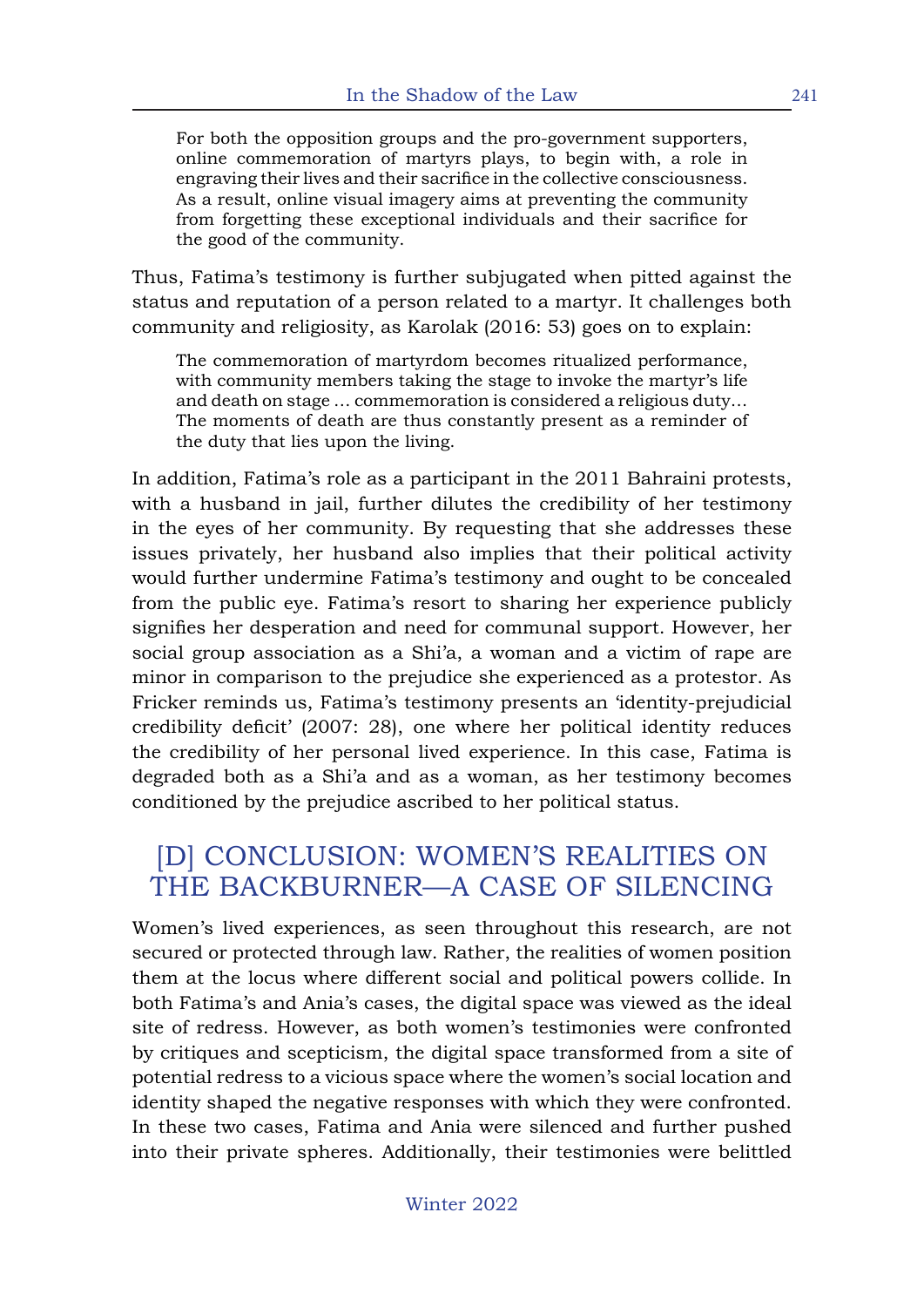on the grounds of gender, sect and kin. In both cases, the Unified Family Law is pivotal in understanding the spaces to which women are entitled and explains how they navigate these constructed public and private realms. Although the digital space exists outside the binary of the public and private, reactions to these testimonies suggest that the digital space is far from ideal for sharing *asrar il-biyoot* or the secrets of the home. As a consequence, these women are expected to abide by the social expectations ascribed to their gender and sect in the public space. Despite the global #MeToo movement, which has seen victims and survivors of violence and abuse persist in speaking up, women continue to be confronted by challenges to their testimonies, which further burdens them with the demand for proof.

The forms of silencing that these women experience are also important. On the one hand, they experience legal and social silence. Legal and social forces actively have remained silent in these cases. Although there were legal measures taken by the victims, the status of these actions remains unknown. Various social actors, groups and civil society in Bahrain have also remained silent. On the other hand, both women experienced silencing. Respondents discredited or attempted to silence their testimonies on the grounds of kin and gender. In Ania's case, she was asked to soften her heart, appealing to her femininity in order to persuade her not to take legal action. In Fatima's case, her husband requested that she deal with matters privately. In both situations, we see reiterations of socially gendered expectations of women, specifically referencing the shame this would bring to the reputation of their kin and of the perpetrators. In both cases, the victims were also actively silenced by their perpetrators. Ayman Al-Ghasra threatened to circulate Ania's images, videos, and chats, relying on the fact that he is socially viewed as a credible and legitimate source, in comparison to Fatima's seemingly politicized and tainted reputation. In both cases, the victims were actively silenced by the Bahraini state, as neither case made headlines nor did they spark policy discussions on the impact of domestic violence, political violence and cyber violence toward Bahraini women. In both examples, the victims were silenced by others in their community, rendering their experiences as being implausible due to the locale from which they are speaking, despite various international groups sharing the experiences of these women, such as through the UN Women's campaign.

The Unified Family Law of 2017 is merely one example of a legal structure that marginalizes the experiences of Shi'a women. Although the Constitution emphasizes women's citizenship within the Bahraini state, the Family Law limits the extent of their citizenship. Deniz Kandiyoti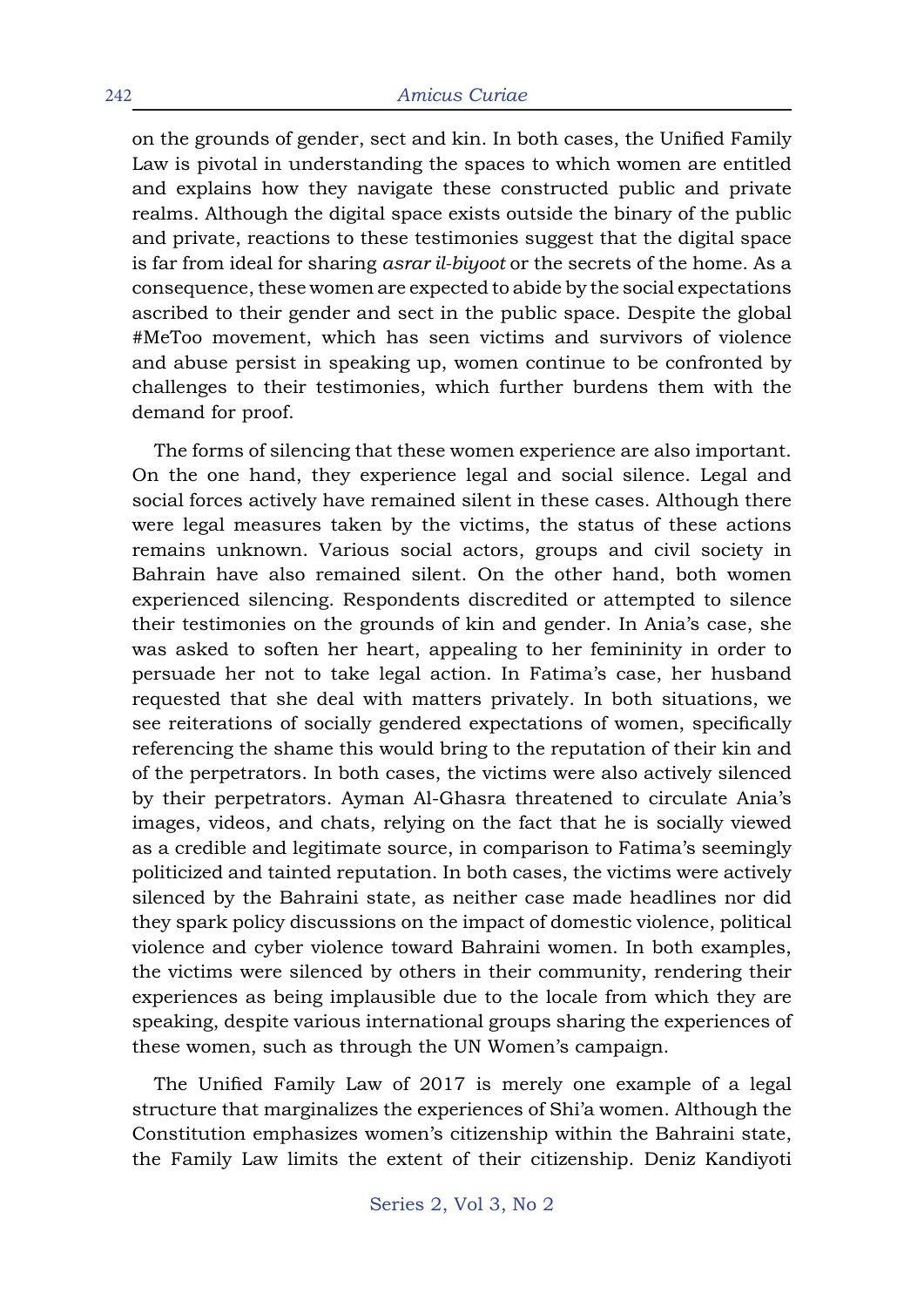argues that Middle Eastern states, leaders and reformers 'imagine their communities as modern' through women (1998: 6). Their bodies, and what happens to their bodies, affects how states uphold their national identity. Suad Joseph (2000: 5) further illustrates that '[t]he bodies and behaviors of women have become critical frames for weaving together unified national tapestries for people who are highly diverse—explosively divided by 'national,' religious, ethnic, tribal, linguistic, regional, and class differences'. To add to Joseph's claim, gender and sect are also significant divisions that shape the nation's imaginary and how it approaches women's experiences, their behaviours and ultimately their bodies. Being a woman in Bahrain does not lead to a universal, unmediated gendered subject position. Instead, women's claims are found at the intersection of gendered expectations and sectarian ones too. Religion through sect, society through the family, and the state through the law, all coalesce and compete in governing a woman's body. When taking these claims to the digital realm, the online nature of interconnections also competes with these powers in governing the bodies of women.

With the outbreak of the Covid-19 pandemic, women's lived experiences are further affected by new and different structures. In the case of the digital sphere, although it has been romanticized as a space where people can freely share their daily life and experiences, it also functions as a space of control where social expectations re-emerge and are reified online. As citizens experienced lockdown procedures in countries around the world, the private sphere also increasingly became a space of control, where marginalized experiences remain contained. Thus, the pandemic introduces new implications for us to consider. First, who 'belongs' to the private sphere? What happens to the testimonies of women on the margins in that space, such as domestic workers? Second, the various sites of resistance also have shifted throughout the pandemic, as women resorted to digital spaces, while many others do not have the privilege of access to them. The digital becomes a complicated site for redress of grievances, one with various social repercussions for women. In the case of Bahrain, the pandemic has been a time that reified gendered and sectarian identities and expectations, one that amplified structures of silence. The pandemic also functioned as a moment of remembrance, as many women were confronted by their perpetrators online or within their households. The pandemic further presented a structure of gatekeeping, empowering state-sanctioned and society-sanctioned forms of expression, further pushing those on the margins farther from the dominant narrative of nationhood. Bahraini nationhood, within the pandemic, steered away from the devastating realities of protestors both on its public streets and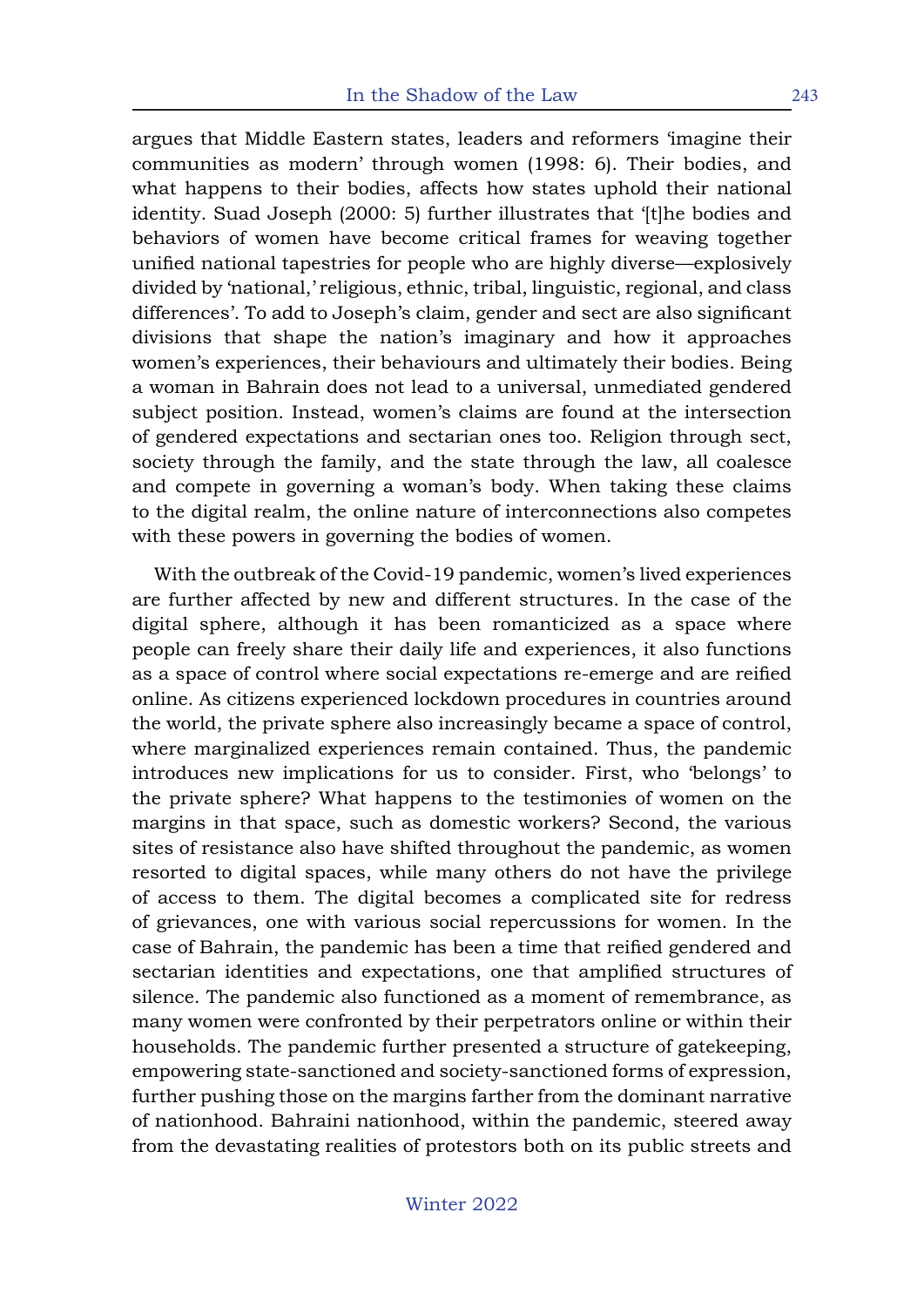digital spaces that are confronting injustices to praising the state for its pandemic-wide initiatives, from the realities of imprisoned protestors to silencing narratives of arbitrary arrests of Bahrainis, from the lack of medical support and interventions in prisons to producing high-end surveillance and monitoring applications, and finally to diluting social and national grievances by promoting sportwashed, sanitized events of a happy, patriotic Bahrain.

With regards to Fatima and Ania, the pandemic forced their testimonies into the public domain, whilst social and communal actors attempted to resist and return their testimonies to the private. Fatima and Ania are merely two women, sharing a space with countless other silent and silenced victims of violence and abuse. It is in this very space that we can meet as marginalized, silenced, voiceless, traumatized, raped, assaulted, violated victims and survivors.

#### *About the Author*

*Fatema Hubail is a Researcher and Teaching Assistant at Georgetown University in Qatar, supporting faculty in the fields of philosophy, history, culture, politics and gender. She obtained her MA in Women, Society and Development at the College of Humanities and Social Sciences at Hamad Bin Khalifa University. Her ongoing research deals with legal codification, family laws, dystopian satire, gender violence and dissent. Recent publications include: 'From Kuwait's Margins to Tolaytila's Mainstream: Sheno Ya3ni Challenging Social Positioning through Dystopian Satire' in* Creative Resistance: Political Humor in the Arab Uprisings *(2020) edited by Sabine Damir-Geilsdorf and Stephan Milich.* 

*Email:* fmh25@georgetown.edu

### References Cited

@abawq321 (2020) 'KSA Only' Twitter.

@GO10976h (2020) Twitter.

@Hani\_1957 (2020) 'Hani' Twitter.

@rezoo98 (2020) 'Abdulrahman' Twitter.

Abolish 153 (2021) 'Abolish153' Twitter.

Abu-Odeh, Lama (2005) 'Modern Family Law, 1800—Present. Arab States' in Suad Joseph (ed), *Encyclopedia of Women in Islamic Cultures II*, The Hague, The Netherlands: Brill.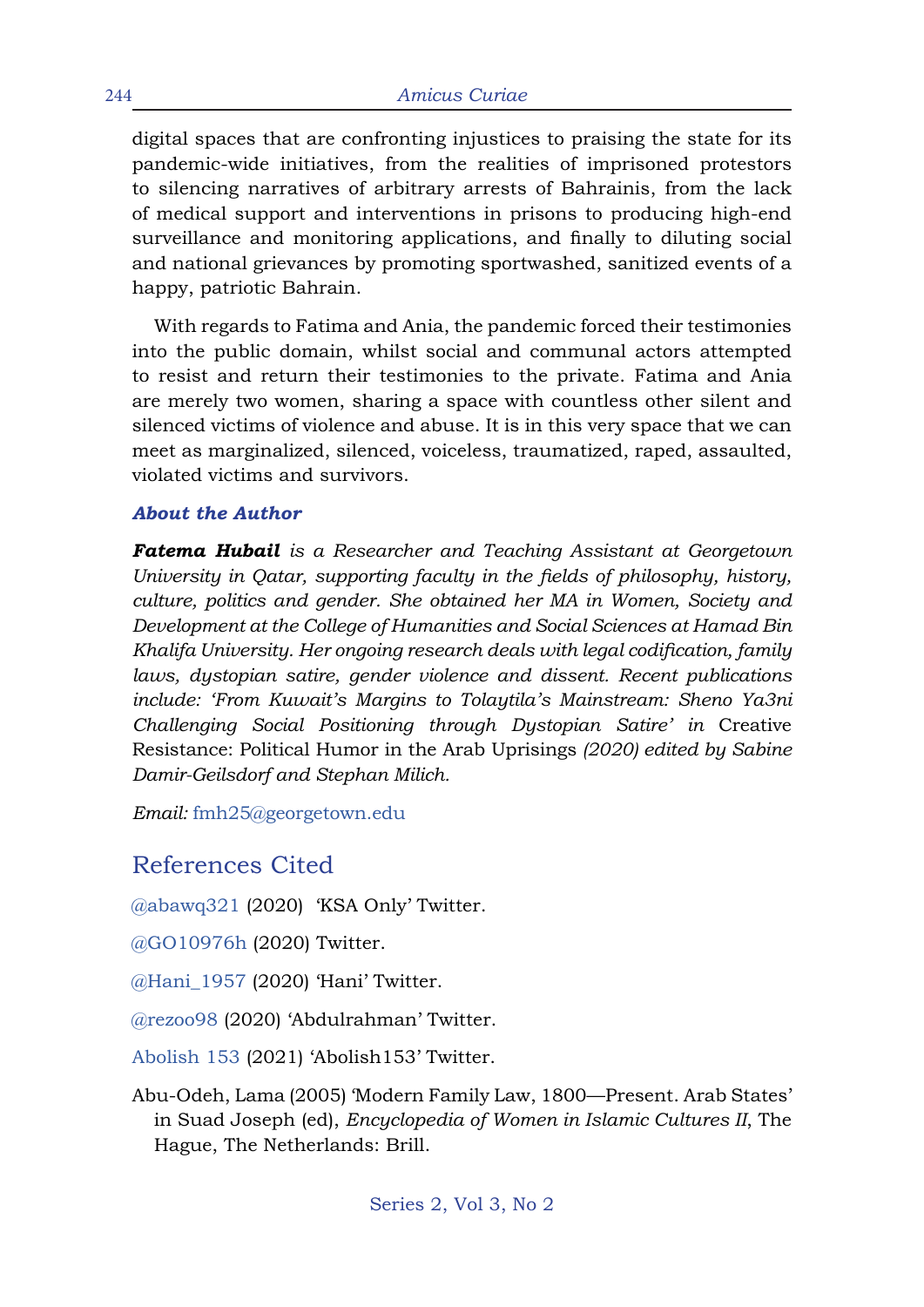- Abueish, Tamara (2021) 'Horrific Murder of Kuwaiti Woman during Ramadan Causes Uproar on Social Media' (*Al-Arabiya* 21 April 2021).
- ADHRB (2020) 'COVID-19: How the Pandemic Used by GCC Governments to Double down on Human Rights Violations' *Americans for Democracy and Human Rights in Bahrain* 1 June 2020.
- ADHRB (2021) 'UN Experts Declare Kameel Juma Hasan Arbitrarily Detained, Note Systemic Violations in Bahrain May Constitute Crimes against Humanity' A*mericans for Democracy and Human Rights in Bahrain* 17 June 2021.
- Adolph, Christopher, Kenya Amano Bree Bang-Jensen & Ors (2021) 'Pandemic Politics: Timing State-Level Social Distancing Responses to COVID-19' 46(2) *Journal of Health Politics, Policy and Law* 211-233.
- Al-Asfoor, M A (2014) *The Personal Status Law: (according to Jafari Jurisprudence)* Kingdom of Bahrain: Presidency of Jaffaria Waqf.
- Alhajee Ali (2020) 'I Have Been Tortured and Jailed in Bahrain for Seven Years. Does the UK Support That Too?' *The Independent* 15 August 2020.
- Al-Jazeera (2021) 'Small Protests Mark 10th Anniversary of Bahrain Uprising' *Aljazeera.com* 14 February 2021.
- ضد التطبيع... غضب شعبي في المملكة بعد الاتفاق مع إسرائيل' (Al-Jazeera Mubasher (2020 mmmll[Bahrainis against Normalization … Citizens Angry after بح��نيونKingdom's Agreement with Israel]' *Al Jazeera*, 11 September 2020. ض
- Al-Jenaibi, Badreya (2014) 'The Nature of Arab Public Discourse: Social Media and the "Arab Spring"' 3(2) *Journal of Applied Journalism and Media Studies* 241-260.
- AlKhawaja, Maryam (2020) 'Maryam AlKhawaja' Twitter.
- Amnesty International (2020a) 'Bahrain 2020' Amnesty International.
- Amnesty International (2020b) 'Bahrain, Kuwait and Norway Contact Tracing Apps a Danger for Privacy' Amnesty International 16 June 2020.
- Ania (2020a) '[Ania]'s Online Testimony' Twitter 28 June 2020.
- Ania (2020b) '@\_IIII24 shares [Fatima]'s Testimony' Twitter 18 July 2020.
- Ania (2020c) '@\_IIII24: Ania's #Orangetheworld Campaign' Twitter 28 June 2020.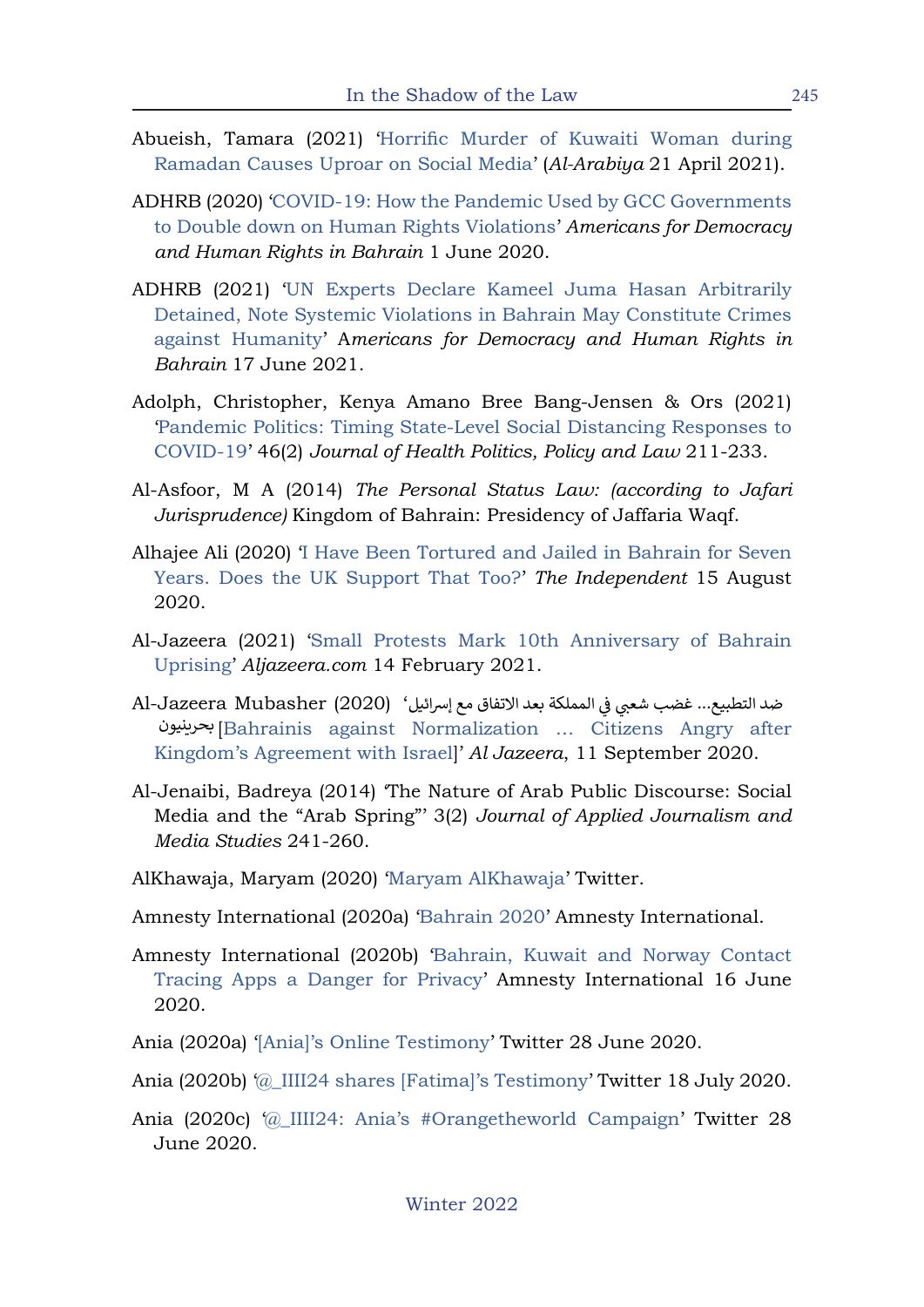- AP News Wire (2021) 'Bahrain 2011 Protest Goes Offline before Anniversary' *The Independent* 11 February 2021.
- Arab Times Online (2021) 'Father: "Mother was Cruel to her Kids" Detention Continues' *Arab Times Online,* 29 October 2021.
- Bahrain Institute for Democracy (2020) 'Five Bahrainis Die in Iran While Over 1500 Remain Stranded, as Government Bungles Return Efforts Amid Coronavirus Crisis' Bahrain Institute for Rights and Democracy, 27 March 2020.
- Balaha, Hiba (2021) 'Until When?! Honor Killings and Other Domestic Violence against Women in Jordan' *POMED* 8 March 2021.
- Eltahir, Nafisa & Lisa Barrington (2020) 'Bahrain Accuses Iran of "Biological Aggression", Gulf States Try to Curb Coronavirus' *Reuters*  12 March 2020.
- Evans, Megan L, Margo Lindauer & Maureen E Farrell (2020) 'A Pandemic within a Pandemic—Intimate Partner Violence during Covid-19' 383(24) *New England Journal of Medicine* 2302-2304.
- Fileborn, Bianca (2014) 'Online Activism and Street Harassment: Digital Justice or Shouting into the Ether?' 2(1) *Griffith Journal of Law and Human Dignity* 32-51.
- Fileborn, Bianca & Rachel Loney-Howes (2019) 'Introduction: Mapping the Emergence of# MeToo' in Bianca Fileborn & Rachel Loney-Howes (eds) *#MeToo and the Politics of Social Change* Cham: Palgrave Macmillan.
- Foucault, Michel (1980) *Power/Knowledge: Selected Interviews and Other Writings, 1972–1977* New York: Vintage.
- France24 (2013) 'Anger in Bahrain Following Brutal Arrest of Female Protester' *France24,* 22 January 2013
- Fricker, Miranda (2007) *Epistemic Injustice: Power and the Ethics of Knowing* Oxford: Oxford University Press.
- Garthwaite, Rosie & Ian Anderson (2020) 'Coronavirus: Alarm over "Invasive" Kuwait and Bahrain Contact-tracing Apps' *BBC News*  16 June 2020.
- Harris, Bridget & Laura Vitis (2020) 'Digital Intrusions: Technology, Spatiality and Violence against Women' 4(3) *Journal of Gender-Based Violence* 325-341.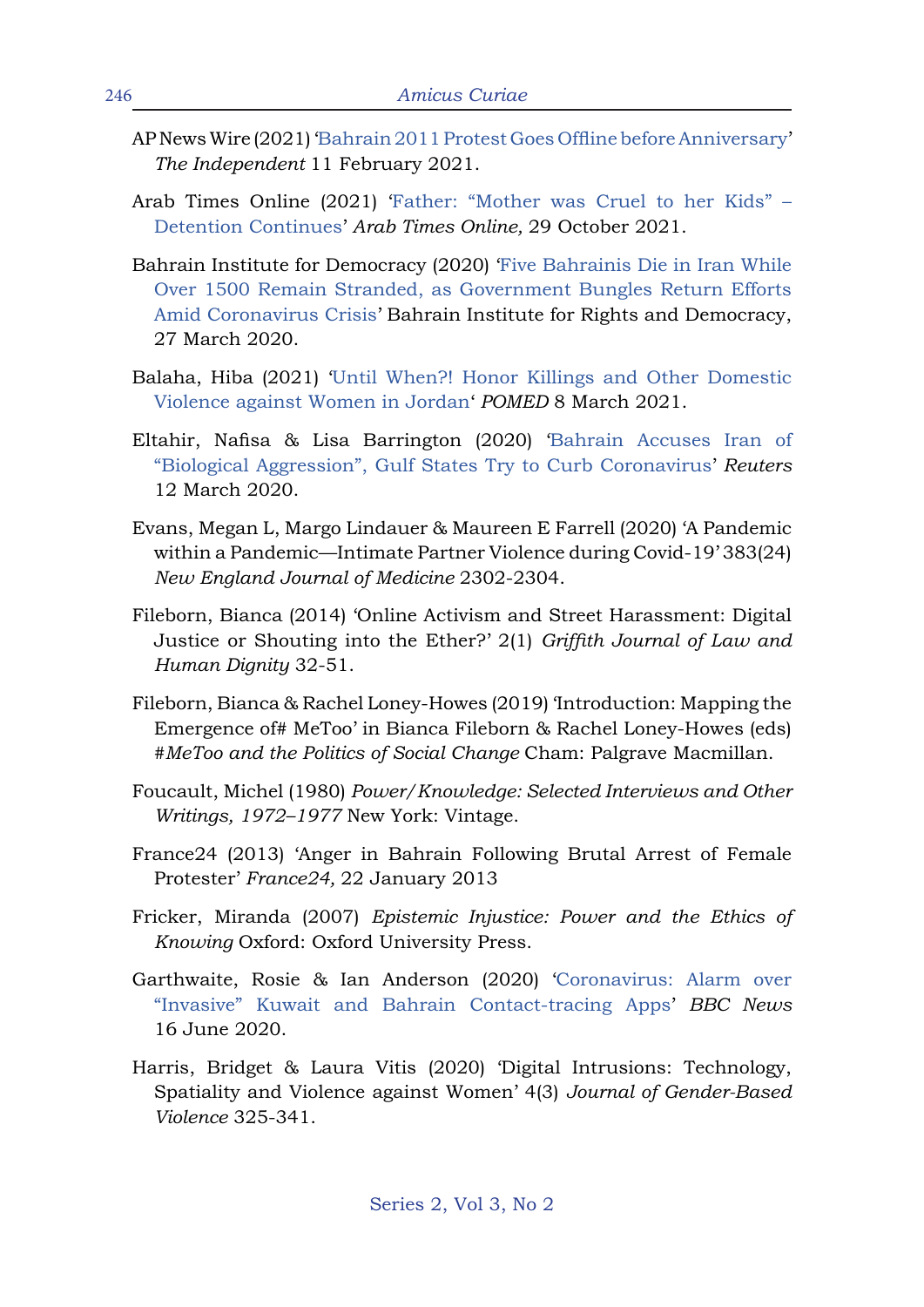- hooks, bell (1989) 'Choosing the Margin as a Space of Radical Openness' 36 *Framework: The Journal of Cinema and Media* 15-23.
- Hubail, Fatema (2019) 'Bahraini Fictions: The Codification of Difference through Unifying the Family' MA Dissertation, Middle East Studies Department, College of Humanities and Social Sciences, Hamad Bin Khalifa University (Qatar).
- Human Rights Watch (2020) 'Bahrain: Joint Letter to Member and Observer States of the United Nations Human Rights Council Delegates' *Human Rights Watch* 15 September 2020.
- Human Rights Watch (2021) 'Bahrain: Police Beat, Threaten Children' Human Rights Watch 10 March 2021.
- Human Rights Watch (2021b) 'World Report 2021: Rights Trends in Bahrain' Human Rights Watch.
- Hussain, Sheikh Mousa (2019) Author Interview as cited in Fatema Hubail (2019) *Bahraini Fictions: The Codification of Difference Through Unifying the Family*, MA Dissertation, Hamad Bin Khalifa University
- IFEX (2021) 'Bahrain: Formula 1 Race "Sportwashing" Rights Abuse, Say Rights Groups – IFEX' *IFEX* 25 March 2021.
- Jones, Marc Owen (2013) 'Social Media, Surveillance and Social Control in the Bahrain Uprising' 14(3) *Journal of Democracy* 30-44.
- Jones, Marc Owen (2016) 'Saudi Intervention, Sectarianism, and Dedemocratization in Bahrain's Uprising' in Holly Eva Ryan & Alejandro Milcíades Peña (eds) *Protest, Social Movements and Global Democracy Since 2011: New Perspectives* Bingley: Emerald.
- Jones, Marc Owen (2020a) 'Digital De-Citizenship: The Rise of the Digital Denizen in Bahrain' 52(4) *International Journal of Middle East Studies*  740-747.
- Jones, Marc Owen (2020b) *Political Repression in Bahrain* Cambridge: Cambridge University Press.
- Joseph, Suad (2000) *Gender and Citizenship in the Middle East* Syracuse: Syracuse University Press.
- Kandiyoti, Deniz (ed) (1998) *Women, Islam and the State* London: Macmillan as cited in Suad Joseph (ed) (2000) *Gender and Citizenship in the Middle East* Syracuse: Syracuse University Press.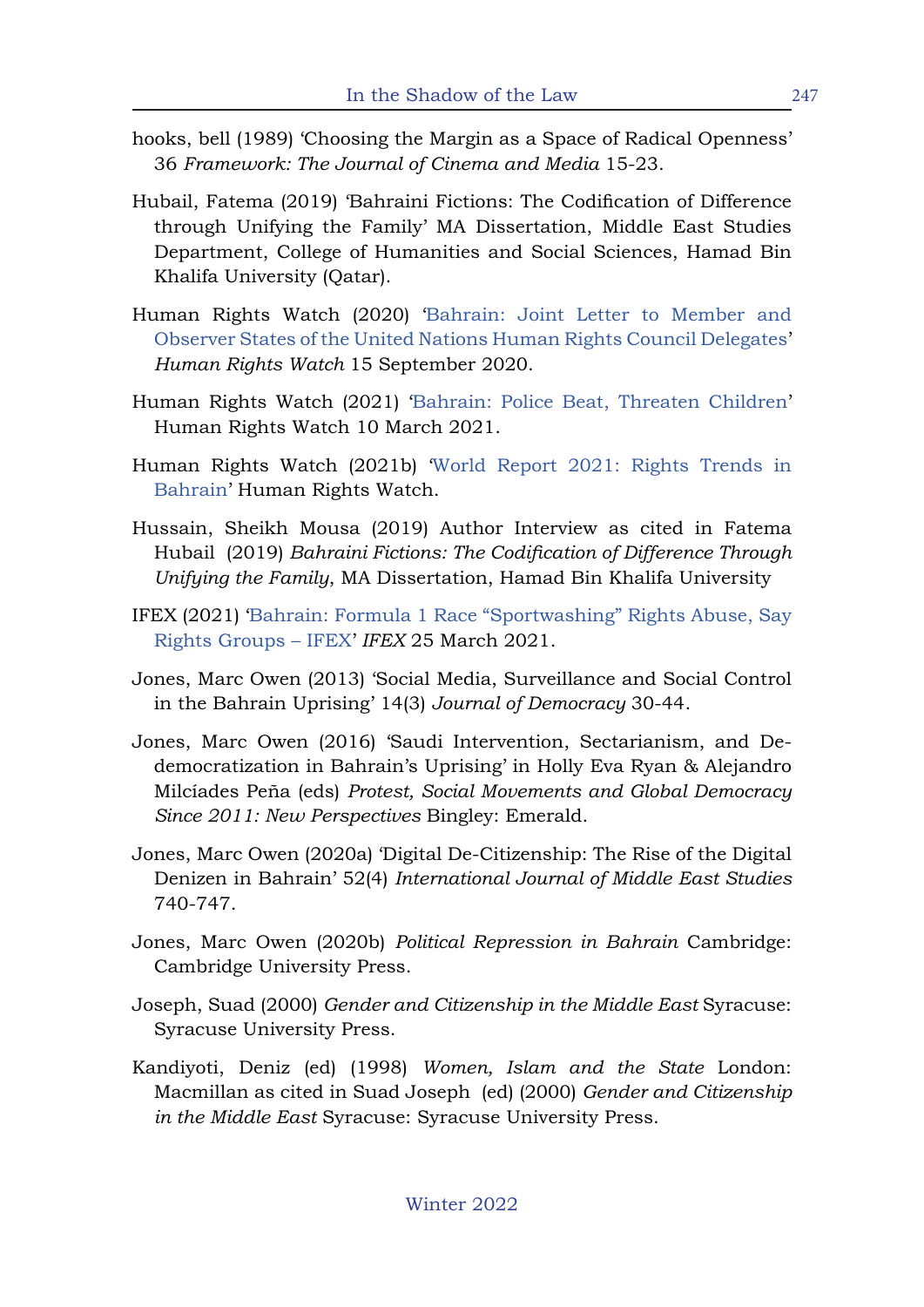- Karolak, Magdalena (2016) 'Online Aesthetics of Martyrdom: A Study of the Bahraini Arab Spring' in Noha Mellor and Khalil Rinnawi (eds), *Political Islam and Global Media* Routledge 48-66.
- MacDonald, Alex (2021) "We Can't Speak": 10 Years on, Bahrain's Democracy Movement Has Been Crushed' *Middle East Eye* 14 February 2021.
- Mendes, Kaitlynn, Jessica Ringrose & Jessalynn Keller (2018) '#MeToo and the Promise and Pitfalls of Challenging Rape Culture through Digital Feminist Activism' 25(2) *European Journal of Women's Studies*  236-246.
- Mertens, Donna M & Sharlene Hesse-Biber (2012) 'Triangulation and Mixed Methods Research: Provocative Positions' 6(2) *Journal of Mixed Methods Research* 75-79.
- Mezran Karim & Annalisa Perteghella (2020) *The Politics of Pandemics: Evolving Regime-Opposition Dynamics in the MENA Region* Atlantic Council.
- Michaelson, Ruth (2021) 'Bahraini Prisoners Allege Brutal Crackdown in Response to Covid Protest' *The Guardian* 22 June 2021.
- Middle East Eye & Agencies (2020) 'Coronavirus: Bahrain Accuses Iran of 'Biological Aggression' *Middle East Eye* 13 March 2020.
- Mir-Hosseini, Ziba (2003) 'The Construction of Gender in Islamic Legal Thought and Strategies for Reform' 1(1) *Hawwa* 1-28.
- Musawah (2017) 'Bahrain Overview of Muslim Family Laws and Practices' *Musawah*.
- Okwuosa, Maryjacob (2021) 'The "Shadow Pandemic": What's in a Narrative?' *UNGEI* 29 January 2021.
- Reuters Staff (2021) 'Rights Groups Say Bahrain Police Beat Children and Threatened Them with Rape' *Reuters* 10 March 2021.
- Roussel, Corentin (2021) 'Advocacy and Sports: Human Rights in Bahrain' MA Dissertation, Alicante: Interuniversity Institute of Social Development and Peace.
- Shehada, Nahda (2009) 'House of Obedience: Social Norms, Individual Agency, and Historical Contingency' 5(1) *Journal of Middle East Women's Studies* 24-49.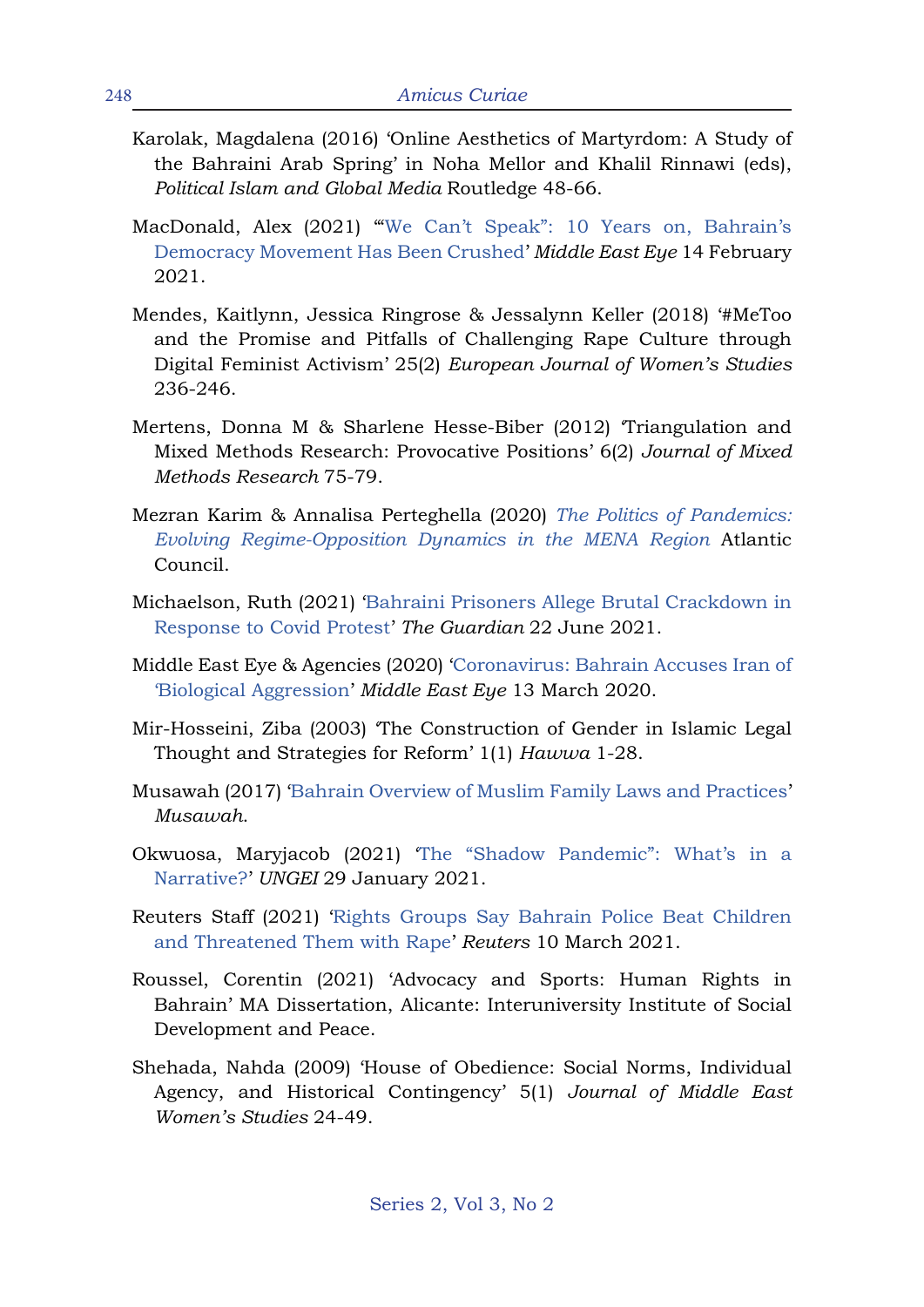- Singer, Joel (2021) 'The Abraham Accords: Normalization Agreements Signed by Israel with the UAE, Bahrain, Sudan, and Morocco' 60(3) *International Legal Materials* 448-463.
- Soliman, Mohammed (2020) 'COVID-19 and the Digital Landscape in the Gulf' *Middle East Institute* 13 May 2020.
- Sonbol, Amira El-Azhary (1998) 'Ta'a and Modern Legal Reform: A Rereading' 9(3) *Islam and Christian—Muslim Relations* 285-294.
- Sonbol, Amira & Kira Dreher (2012) *Gulf Women* London: Bloomsbury Qatar.
- Staff Writer (2020) 'Domestic Violence against Women in Bahrain Surge 46%' *ZAWYA* 4 May 2020.
- Statt, Nick (2020) 'Gulf States Using COVID-19 Contact Tracing Apps as Mass Surveillance Tools, Report Says' *The Verge* 16 June 2020.
- Supreme Council for Women (2019) 'Publications'.
- Supreme Council for Women (2021) Equal Opportunities.
- *The Independent* (2021) 'Bahrain 2011 Protest Report Goes Offline before Anniversary Police Website Dissent Dubai Protester' *The Independent*  11 February 2021.
- The New Arab (2020) 'Bahrain is Angry because Qatar is Helping Stranded Bahrainis' *The New Arab* 29 March 2020.
- Toumi, Habib (2017a). 'Bahrain's Shura Approves Unified Family Draft Law' *Gulf News* 19 July 2017.
- Toumi, Habib (2017c). 'King Hamad Hails Unified Family Law as Milestone for Bahrain' *Gulf News* 20 July 2017.
- Toumi, Habib (2017b) 'Unified Family Draft Law Approved in Bahrain' *Gulf News* 14 July 2017.
- UN Women (2020) 'The Shadow Pandemic: Violence against Women during COVID-19' UN Women.
- Vitis, Laura & Fairleigh Gilmour (2017) 'Dick Pics on Blast: A Woman's Resistance to Online Sexual Harassment Using Humour, Art and Instagram' 13(3) *Crime, Media, Culture* 335-355.